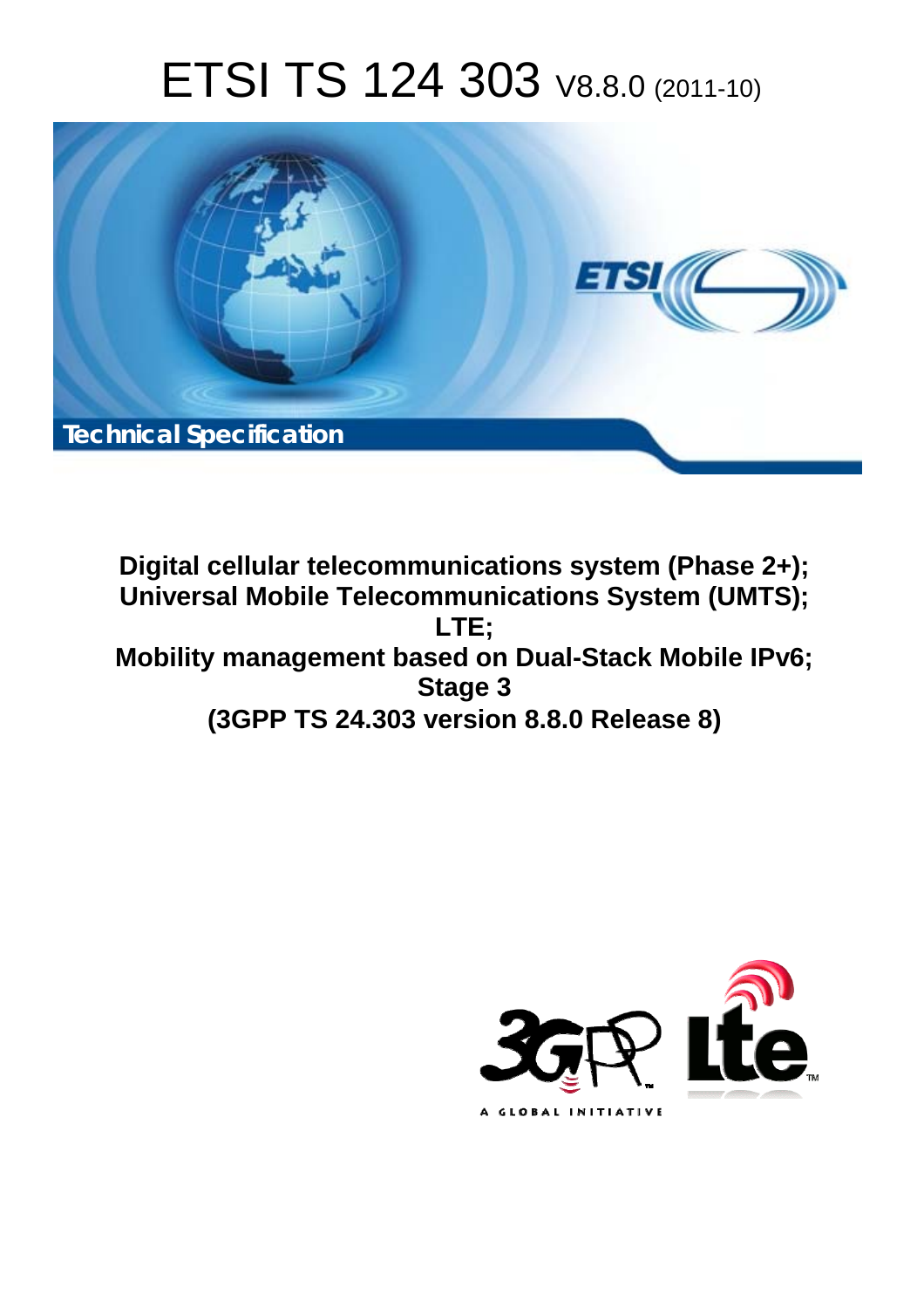Reference RTS/TSGC-0124303v880

> Keywords GSM,LTE,UMTS

### *ETSI*

### 650 Route des Lucioles F-06921 Sophia Antipolis Cedex - FRANCE

Tel.: +33 4 92 94 42 00 Fax: +33 4 93 65 47 16

Siret N° 348 623 562 00017 - NAF 742 C Association à but non lucratif enregistrée à la Sous-Préfecture de Grasse (06) N° 7803/88

### *Important notice*

Individual copies of the present document can be downloaded from: [http://www.etsi.org](http://www.etsi.org/)

The present document may be made available in more than one electronic version or in print. In any case of existing or perceived difference in contents between such versions, the reference version is the Portable Document Format (PDF). In case of dispute, the reference shall be the printing on ETSI printers of the PDF version kept on a specific network drive within ETSI Secretariat.

Users of the present document should be aware that the document may be subject to revision or change of status. Information on the current status of this and other ETSI documents is available at <http://portal.etsi.org/tb/status/status.asp>

If you find errors in the present document, please send your comment to one of the following services: [http://portal.etsi.org/chaircor/ETSI\\_support.asp](http://portal.etsi.org/chaircor/ETSI_support.asp)

### *Copyright Notification*

No part may be reproduced except as authorized by written permission. The copyright and the foregoing restriction extend to reproduction in all media.

> © European Telecommunications Standards Institute 2011. All rights reserved.

**DECT**TM, **PLUGTESTS**TM, **UMTS**TM and the ETSI logo are Trade Marks of ETSI registered for the benefit of its Members. **3GPP**TM and **LTE**™ are Trade Marks of ETSI registered for the benefit of its Members and of the 3GPP Organizational Partners.

**GSM**® and the GSM logo are Trade Marks registered and owned by the GSM Association.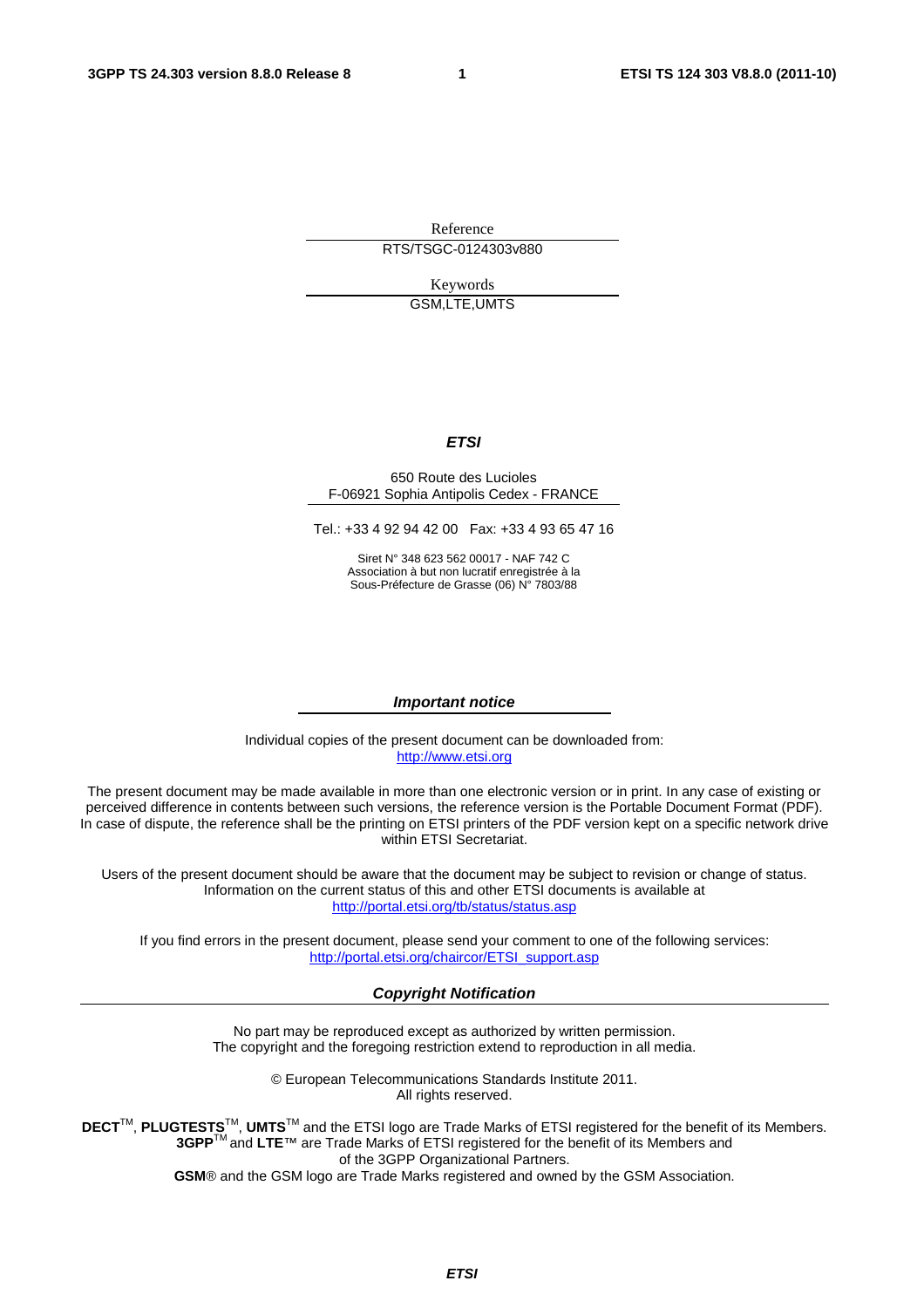## Intellectual Property Rights

IPRs essential or potentially essential to the present document may have been declared to ETSI. The information pertaining to these essential IPRs, if any, is publicly available for **ETSI members and non-members**, and can be found in ETSI SR 000 314: *"Intellectual Property Rights (IPRs); Essential, or potentially Essential, IPRs notified to ETSI in respect of ETSI standards"*, which is available from the ETSI Secretariat. Latest updates are available on the ETSI Web server ([http://ipr.etsi.org\)](http://webapp.etsi.org/IPR/home.asp).

Pursuant to the ETSI IPR Policy, no investigation, including IPR searches, has been carried out by ETSI. No guarantee can be given as to the existence of other IPRs not referenced in ETSI SR 000 314 (or the updates on the ETSI Web server) which are, or may be, or may become, essential to the present document.

## Foreword

This Technical Specification (TS) has been produced by ETSI 3rd Generation Partnership Project (3GPP).

The present document may refer to technical specifications or reports using their 3GPP identities, UMTS identities or GSM identities. These should be interpreted as being references to the corresponding ETSI deliverables.

The cross reference between GSM, UMTS, 3GPP and ETSI identities can be found under [http://webapp.etsi.org/key/queryform.asp.](http://webapp.etsi.org/key/queryform.asp)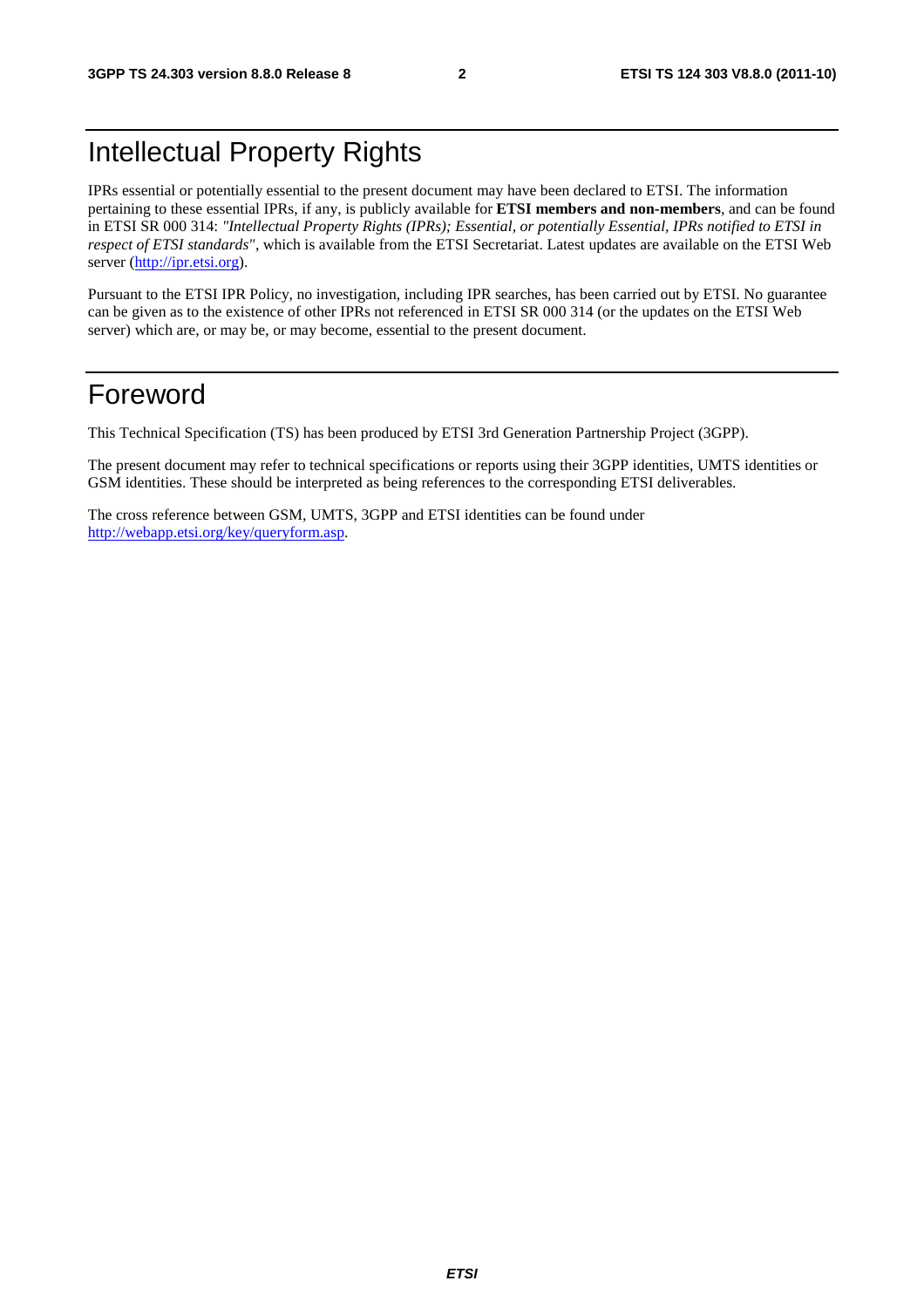$\mathbf{3}$ 

## Contents

| 1                    |                                                                              |  |  |
|----------------------|------------------------------------------------------------------------------|--|--|
| 2                    |                                                                              |  |  |
|                      |                                                                              |  |  |
| 3                    |                                                                              |  |  |
| 3.1<br>3.2           |                                                                              |  |  |
|                      |                                                                              |  |  |
| 4                    |                                                                              |  |  |
| 4.1                  |                                                                              |  |  |
| 4.2<br>4.3           |                                                                              |  |  |
|                      |                                                                              |  |  |
| 5                    |                                                                              |  |  |
| 5.1                  |                                                                              |  |  |
| 5.1.1                |                                                                              |  |  |
| 5.1.2                |                                                                              |  |  |
| 5.1.2.1<br>5.1.2.1.1 |                                                                              |  |  |
| 5.1.2.1.2            |                                                                              |  |  |
| 5.1.2.1.3            |                                                                              |  |  |
| 5.1.2.1.4            |                                                                              |  |  |
| 5.1.2.1.5            |                                                                              |  |  |
| 5.1.2.2              |                                                                              |  |  |
| 5.1.2.3              |                                                                              |  |  |
| 5.1.2.4              |                                                                              |  |  |
| 5.1.3                |                                                                              |  |  |
| 5.1.3.1              | Security association establishment and IPv6 Home Network Prefix assignment13 |  |  |
| 5.1.3.2              |                                                                              |  |  |
| 5.1.3.3              |                                                                              |  |  |
| 5.2<br>5.2.1         |                                                                              |  |  |
| 5.2.2                |                                                                              |  |  |
| 5.2.2.1              |                                                                              |  |  |
| 5.2.2.2              |                                                                              |  |  |
| 5.2.2.3              |                                                                              |  |  |
| 5.2.2.4              |                                                                              |  |  |
| 5.2.3                |                                                                              |  |  |
| 5.2.3.1              |                                                                              |  |  |
| 5.2.3.2              |                                                                              |  |  |
| 5.2.3.3              |                                                                              |  |  |
| 5.3                  |                                                                              |  |  |
| 5.3.1<br>5.3.2       |                                                                              |  |  |
| 5.3.3                |                                                                              |  |  |
| 5.4                  |                                                                              |  |  |
| 5.4.1                |                                                                              |  |  |
| 5.4.2                |                                                                              |  |  |
| 5.4.2.1              |                                                                              |  |  |
| 5.4.2.2              |                                                                              |  |  |
| 5.4.3                |                                                                              |  |  |
| 5.4.3.1              |                                                                              |  |  |
| 5.4.3.2              |                                                                              |  |  |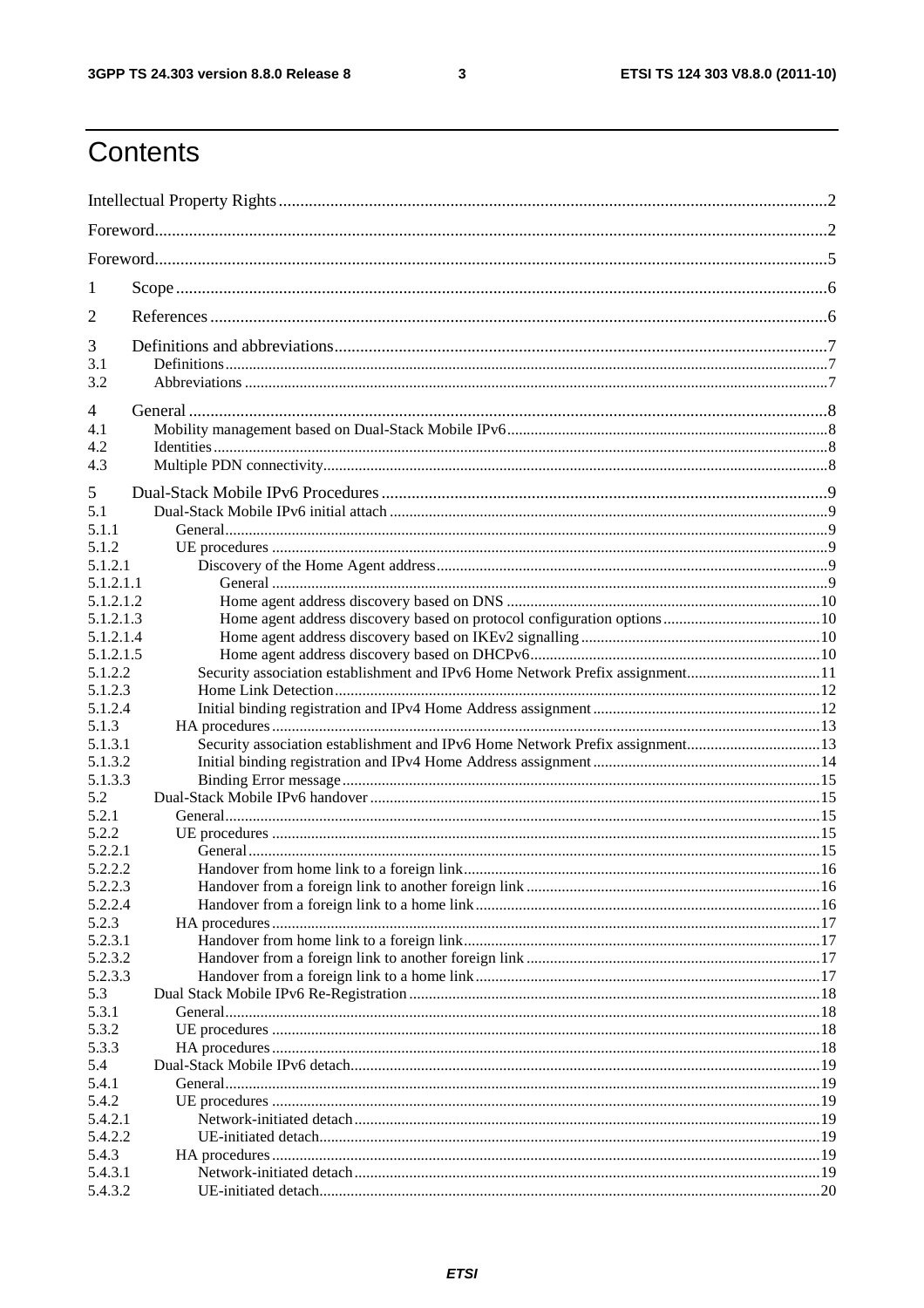$\overline{\mathbf{4}}$ 

|                                | <b>Annex A (normative):</b>   |  |
|--------------------------------|-------------------------------|--|
| A.1                            |                               |  |
| A.2<br>A.2.1<br>A.2.2<br>A.2.3 |                               |  |
| A.3<br>A.3.1<br>A.3.2          |                               |  |
| A.4<br>A.4.1<br>A.4.2          |                               |  |
| A.5<br>A.5.1<br>A.5.2          |                               |  |
| A.6<br>A.6.1<br>A.6.2          |                               |  |
| A.7                            |                               |  |
| B.1                            | <b>Annex B</b> (normative):   |  |
|                                | <b>Annex C</b> (informative): |  |
|                                |                               |  |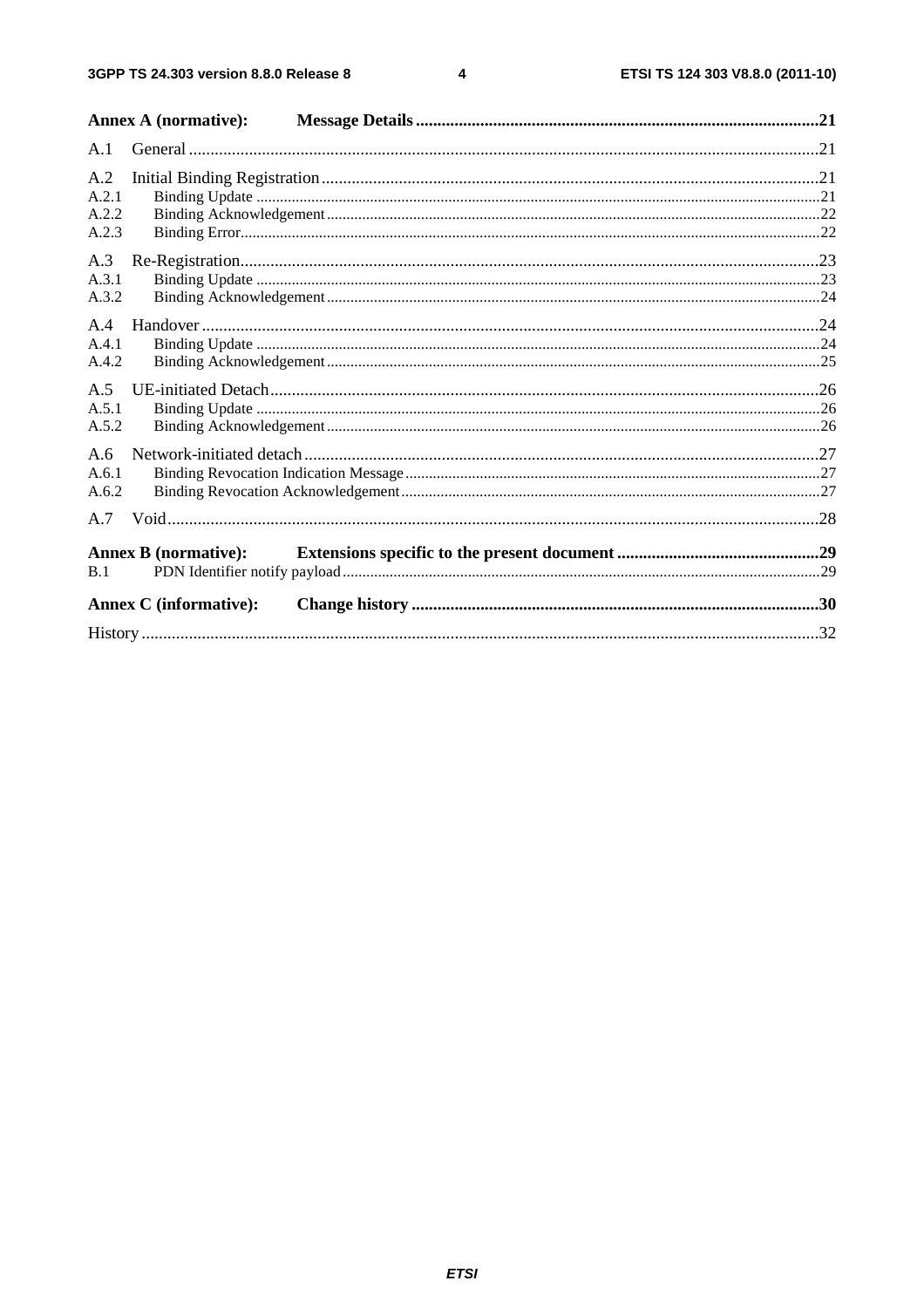## Foreword

This Technical Specification has been produced by the 3<sup>rd</sup> Generation Partnership Project (3GPP).

The contents of the present document are subject to continuing work within the TSG and may change following formal TSG approval. Should the TSG modify the contents of the present document, it will be re-released by the TSG with an identifying change of release date and an increase in version number as follows:

Version x.y.z

where:

- x the first digit:
	- 1 presented to TSG for information;
	- 2 presented to TSG for approval;
	- 3 or greater indicates TSG approved document under change control.
- y the second digit is incremented for all changes of substance, i.e. technical enhancements, corrections, updates, etc.
- z the third digit is incremented when editorial only changes have been incorporated in the document.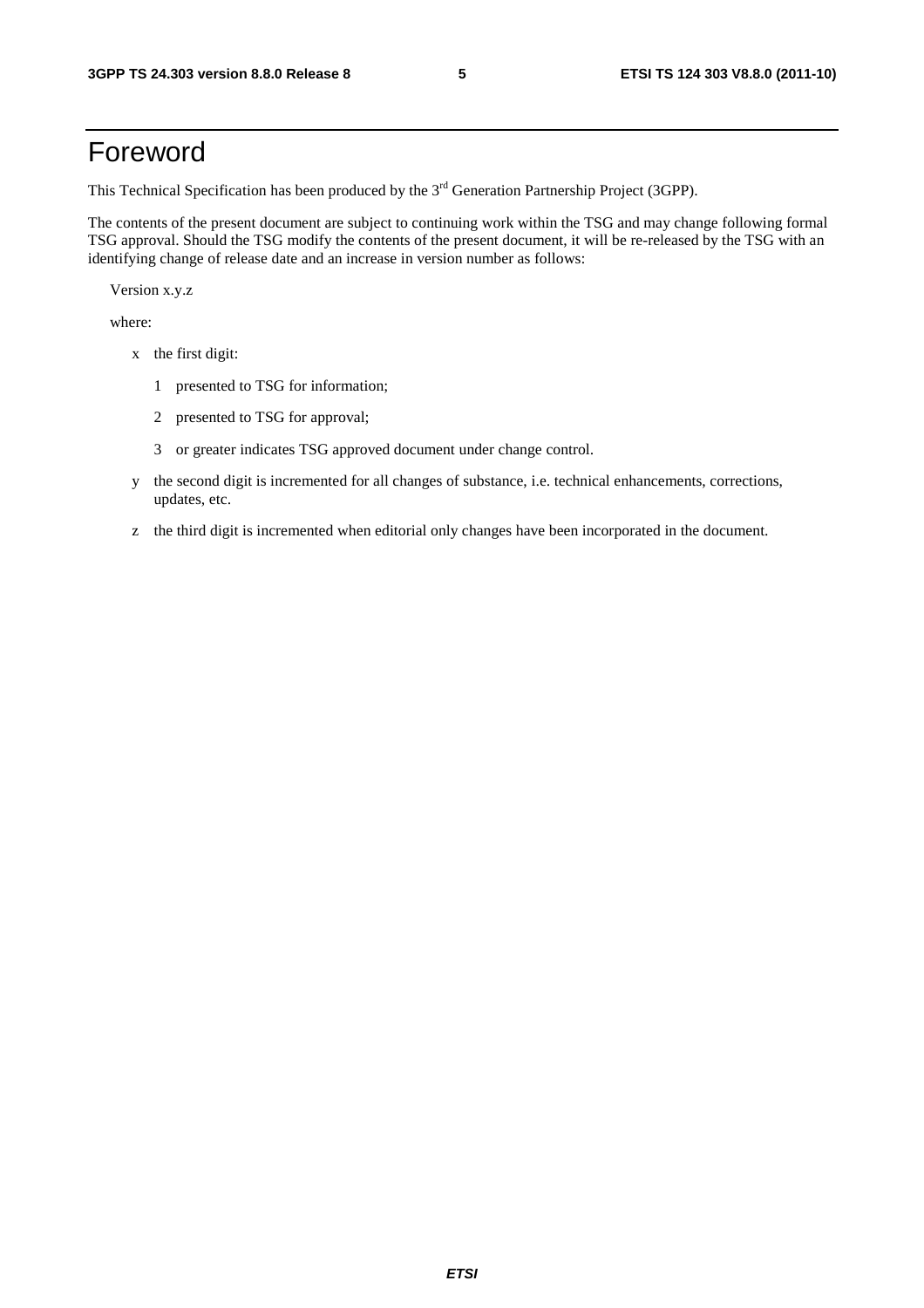## 1 Scope

The present document specifies the signalling procedures for accessing the 3GPP Evolved Packet Core network and handling the mobility between 3GPP and non-3GPP accesses via the S2c reference point defined in 3GPP TS 23.402 [3].

The present document is applicable to the User Equipment (UE) and the network node implementing the Home Agent functionality.

In addition the present document specifies the procedures used for the DSMIPv6 Home Agent discovery, for bootstrapping the DSMIPv6 security association between the UE and the Home Agent and for managing the DSMIPv6 tunnel. The specification of these procedures is compliant to IETF RFCs.

DSMIPv6 procedures can be used independently of the underlying access technology.

## 2 References

The following documents contain provisions which, through reference in this text, constitute provisions of the present document.

- References are either specific (identified by date of publication, edition number, version number, etc.) or non-specific.
- For a specific reference, subsequent revisions do not apply.
- For a non-specific reference, the latest version applies. In the case of a reference to a 3GPP document (including a GSM document), a non-specific reference implicitly refers to the latest version of that document *in the same Release as the present document*.
- [1] 3GPP TR 21.905: "Vocabulary for 3GPP Specifications".
- [2] IETF RFC 5555 (June 2009): "Mobile IPv6 support for dual stack Hosts and Routers (DSMIPv6)".
- [3] 3GPP TS 23.402: "Architecture Enhancements for non-3GPP accesses".
- [4] IETF RFC 4877 (April 2007): "Mobile IPv6 Operation with IKEv2 and the Revised IPsec Architecture".
- [5] Void.
- [6] IETF RFC 3775 (June 2004): "Mobility Support in IPv6".
- [7] Void.
- [8] Void.
- [9] Void.
- [10] IETF RFC 5026 (October 2007): "Mobile IPv6 bootstrapping in split scenario".
- [11] IETF RFC 4303 (December 2005): "IP Encapsulating Security Payload (ESP)".
- [12] draft-ietf-mip6-hiopt-17.txt (May 2008): "DHCP Options for Home Information Discovery in MIPv6".

Editor's note: The above document cannot be formally referenced until it is published as an RFC.

- [13] IETF RFC 3736 (April 2004): "Stateless Dynamic Host Configuration Protocol (DHCP) Service for IPv6".
- [14] IETF RFC 4306 (December 2005): "Internet Key Exchange (IKEv2) Protocol".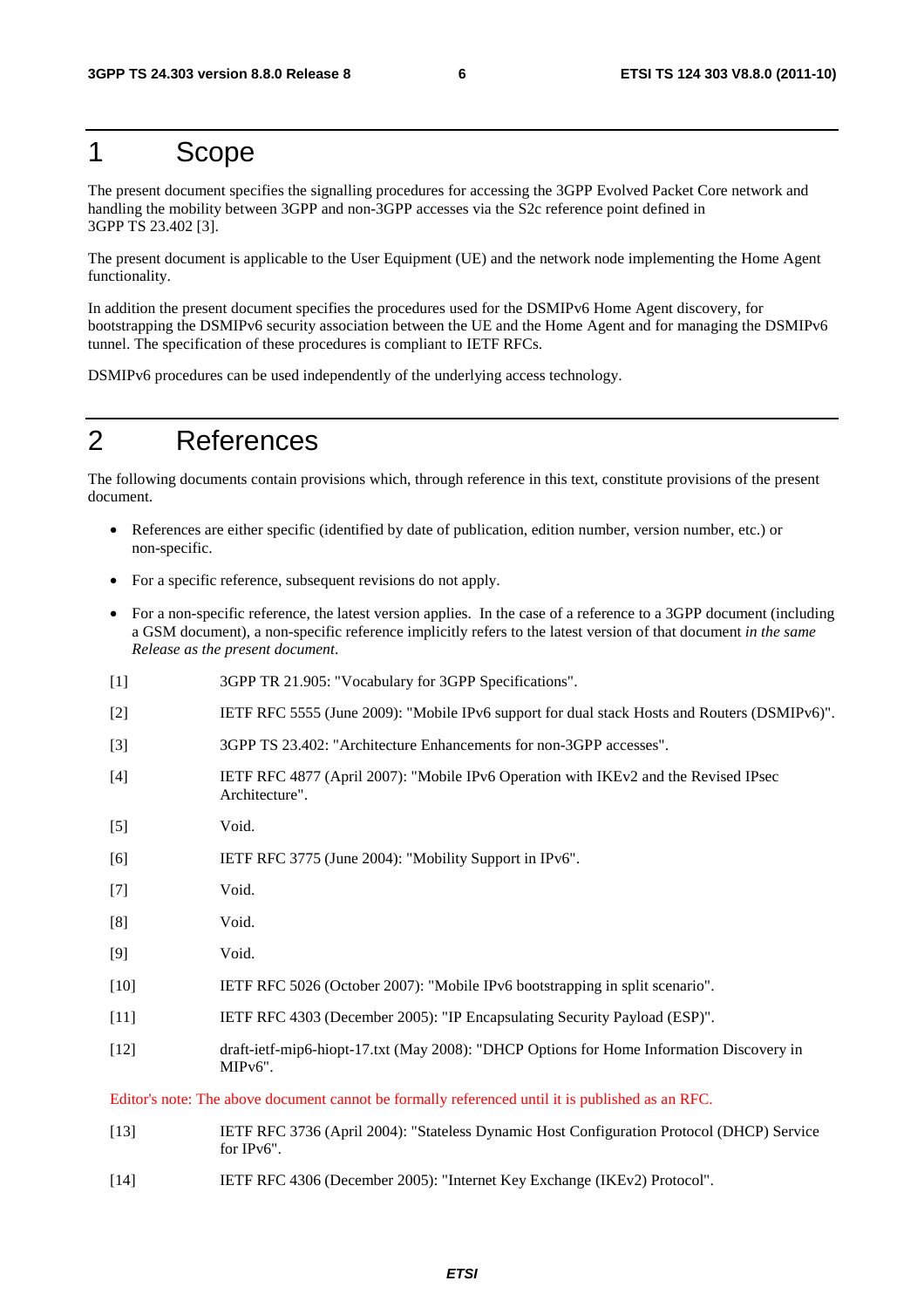| $[15]$ | 3GPP TS 24.301: "Non-Access-Stratum (NAS) protocol for Evolved Packet System (EPS);<br>Stage 3".                                            |
|--------|---------------------------------------------------------------------------------------------------------------------------------------------|
| $[16]$ | Void.                                                                                                                                       |
| $[17]$ | 3GPP TS 23.003: "Numbering, addressing and identification".                                                                                 |
| $[18]$ | 3GPP TS 33.402: "3GPP System Architecture Evolution (SAE); Security aspects of non-3GPP<br>accesses"                                        |
| $[19]$ | draft-ietf-mext-binding-revocation-13 (September 2009): "Binding Revocation for IPv6 Mobility".                                             |
|        | Editor's note: The above document cannot be formally referenced until it is published as an RFC.                                            |
| $[20]$ | 3GPP TS 29.273: "3GPP EPS AAA interfaces"                                                                                                   |
| $[21]$ | 3GPP TS 24.302: "Access to the Evolved Packet Core (EPC) via non-3GPP access networks;<br>Stage 3".                                         |
| $[22]$ | Void.                                                                                                                                       |
| $[23]$ | IETF RFC 4739 (November 2006): "Multiple Authentication Exchanges in the Internet Key<br>Exchange (IKEv2) Protocol".                        |
| $[24]$ | 3GPP TS 33.234: "Wireless Local Area Network (WLAN) interworking security".                                                                 |
| $[25]$ | Void.                                                                                                                                       |
| $[26]$ | IETF RFC 4039 (March 2005): "Rapid Commit Option for the Dynamic Host Configuration<br>Protocol version 4 (DHCPv4)".                        |
| $[27]$ | draft-ietf-mext-rfc3775bis-02 (October 2008): "Mobility Support in IPv6".                                                                   |
|        | Editor's note: The above document cannot be formally referenced until it is published as an RFC.                                            |
| $[28]$ | IETF RFC 4187 (January 2006): "Extensible Authentication Protocol Method for 3rd Generation<br>Authentication and Key Agreement (EAP AKA)". |
| $[29]$ | IETF RFC 3963 (January 2005): "Network Mobility (NEMO) Basic Support Protocol".                                                             |

### [30] IETF RFC 5685 (November 2009): "Redirect Mechanism for IKEv2".

## 3 Definitions and abbreviations

## 3.1 Definitions

For the purposes of the present document, the terms and definitions given in 3GPP TR 21.905 [1] and the following apply. The following terms used in this Technical Specification are defined in IETF RFC 3775 [6]: Home Address, Care-of Address, binding cache, binding cache entry.

**Home network prefix:** An IPv6 prefix allocated by the Home Agent to the UE and used by the UE to configure the Home Address. The Home network prefix is uniquely allocated to a UE.

**Home Agent:** The Home Agent functionality consists in the DSMIPv6 anchor point functionality described in IETF RFC 5555 [2] and IETF RFC 4877 [4]. Based on 3GPP TS 23.402 [15] the HA functionality is implemented in the PDN Gateway.

## 3.2 Abbreviations

For the purposes of the present document, the abbreviations given in 3GPP TR 21.905 [1] and the following apply.

DSMIPv6 Dual-Stack MIPv6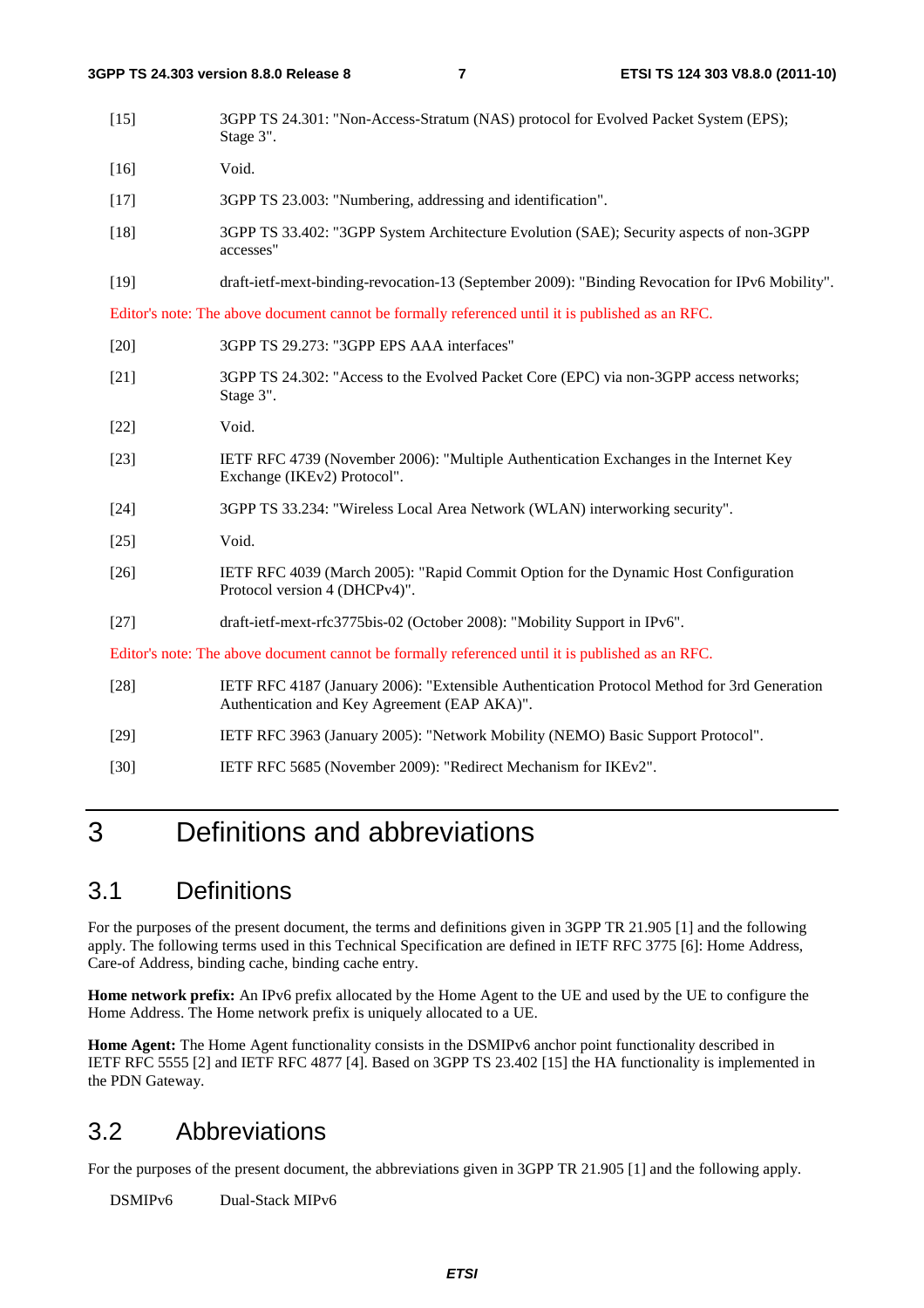| <b>EPC</b>         | <b>Evolved Packet Core</b>         |
|--------------------|------------------------------------|
| ePDG               | <b>Evolved Packet Data Gateway</b> |
| <b>EPS</b>         | <b>Evolved Packet System</b>       |
| <b>GW</b>          | Gateway                            |
| <b>HA</b>          | Home Agent                         |
| MIP <sub>v</sub> 6 | Mobile IP version 6                |
| UE                 | User Equipment                     |
|                    |                                    |

## 4 General

## 4.1 Mobility management based on Dual-Stack Mobile IPv6

DSMIPv6 is specified in IETF RFC 3775 [6] and IETF RFC 5555 [2]. The purpose of the DSMIPv6 procedures is to establish, manage and tear down a mobility tunnel between the UE and the HA function. The mobility tunnel establishment is always initiated by the UE, while the mobility tunnel tear down can be initiated either by the UE or the network. Communication between the UE and a correspondent node shall use the bidirectional mode of operation. Route optimization mode of operation is not supported by EPC in this release.

In this specification, the IETF RFC 4877 [4] is used to secure DSMIPv6 signalling. For this purpose, the UE performs an IKEv2 exchange with the HA before establishing the mobility tunnel as described in subclause 5.1.2.2. The details of the security aspects are specified in 3GPP TS 33.402 [18].

The mobility tunnel procedures are performed by the UE for each PDN connection, meaning that if multiple PDNs are accessed by the UE, multiple instances of the procedures are needed. The multiple PDN connections behaviour is specified more in detail in subclause 4.3.

In this specification, the IETF RFC 3963 [29] is used for prefix preservation. For this purpose, the UE uses the implicit mode as stated in IETF RFC 3963 [29] to tell the HA that the home network prefix would be preserved during mobility. The support of this operation is limited to the sending and receiving of IPv6 packets containing IPv6 addresses autoconfigured from the home network prefix, in addition to the IPv6 Home Address.

## 4.2 Identities

The UE shall use Network Access Identifier (NAI) as identification towards the HA in the IKEv2 exchange. During this process, the IPsec security association between the UE and the HA is tied to the user identity, set to the NAI, and to an SPI uniquely identifying this security association. The NAI is structured according to 3GPP TS 23.003 [17]. The NAI can be either a root NAI, a fast re-authentication NAI or pseudonym identity as specified in 3GPP TS 23.003 [17].

The UE shall use the HA-APN to identify the desired HA in the DNS-based and DHCPv6-based HA discovery procedures. The HA-APN is constructed according to 3GPP TS 23.003 [17].

NOTE: The operator is responsible to configure the DNS system so that the same PDN GW can be discovered via HA-APN and APN. A possible way of configuring the mapping between HA-APN and APN is to create the HA-APN from the respective APN by using the same Network Identifier and by adding the prefix "ha-apn" to the Operator Identifier.

The Binding Update and Binding Acknowledgement shall not explicitly carry an NAI as the IPsec security association is tied to the user identity.

## 4.3 Multiple PDN connectivity

This specification supports multiple PDN connectivity. The UE can setup multiple PDN connections with a given APN or multiple APNs using multiple DSMIPv6 sessions. There is one DSMIPv6 session per each PDN connection.

NOTE: When UE is associated to multiple PDN connections, it is possible for the UE to create a tunnel loop amongst the HAs by binding home addresses to each other. This results in the possibility of HA being flooded with packets. Packet flooding is not specific to DSMIPv6 and there exist current implementations to deal with the packet flooding issue. As for the formation of tunnel loop, the solution to solve it in this current specification (Release 8) is implementation specific until a standardized solution emerges.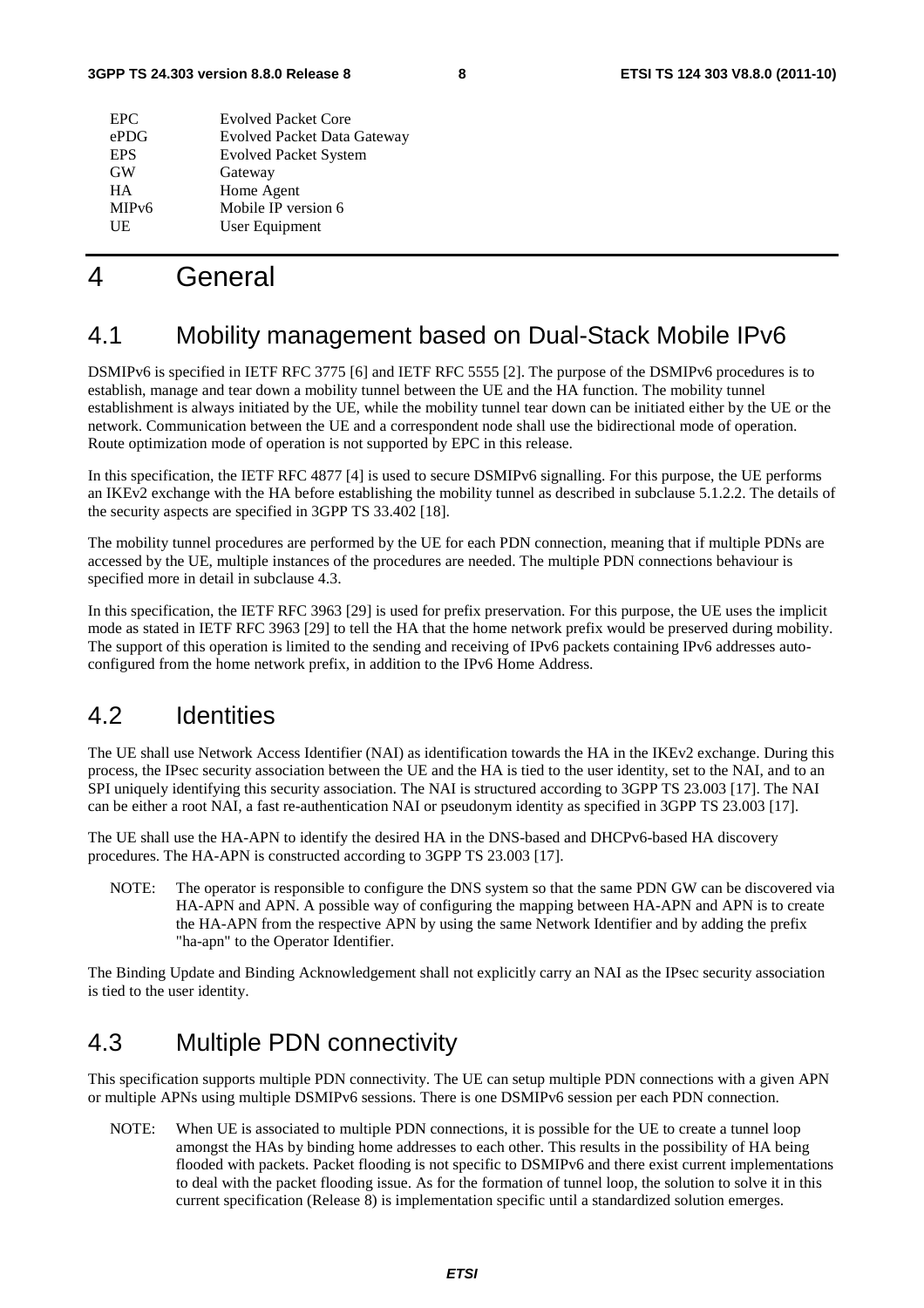The procedures described in clause 5 shall be interpreted as procedures which are executed for each PDN connection the UE established. This implies that:

- For the initial attachment of a PDN connection, the UE shall perform a Home Agent address discovery (subclause 5.1.2.1), a security association establishment via IKEv2, including the EAP-AKA authentication and the IPv6 Home Network Prefix assignment (subclause 5.1.2.2), and the initial binding registration (subclause 5.1.2.4).
- The handover procedure shall be performed for each PDN connection separately as described in subclause 5.2.2.
- The re-registration procedure shall be performed for each PDN connection separately as described in subclause 5.3.2.
- The detach procedure shall be performed for each PDN connection separately as described in subclause 5.4.2 or in subclause 5.4.3.

## 5 Dual-Stack Mobile IPv6 Procedures

## 5.1 Dual-Stack Mobile IPv6 initial attach

### 5.1.1 General

The DSMIPv6 initial attach is performed by the UE to establish a DSMIPv6 connection with the node acting as HA. This is also known as the bootstrapping procedure as the UE establishes the security association with the HA. The initial attach involves the following tasks:

- **Discovery of the Home Agent address**. The UE needs to discover the IPv6 address as well as the IPv4 address of the HA.
- **Security association establishment**. The UE needs to establish an IPsec security association with the HA in order to secure the DSMIPv6 signalling. IKEv2 (IETF RFC 4877 [4]) is used to establish this security association.
- **IPv6 Home Network Prefix assignment**. The UE needs to be assigned an IPv6 Network Prefix of its home network in order to configure the global unicast Home Address to be used in DSMIPv6. The HA is responsible of assigning the IPv6 Home Network Prefix to the UE.
- **IPv4 Home Address assignment**. Optionally, a dual-stack UE can also request to be assigned an IPv4 Home Address to be used for IPv4-only applications. The HA is responsible of assigning the IPv4 Home Address to the UE.
- **Home link detection**. The UE needs to perform Home Link Detection before initiate registration with the HA. The DSMIPv6 Home Link Detection Function is used by the UE to detect if it is attached to the home link from a DSMIPv6 perspective.
- **Initial binding registration**. Unless the home link detection procedure indicates the UE is at home, the UE sends a Binding Update message to perform its initial registration with the HA.

If the UE requires additional configuration parameters, e.g. Vendor-specific options, stateless DHCPv4 and DHCPv6 as defined in IETF RFC 4039 [26] and IETF RFC 3736 [13] can be run over the DSMIPv6 tunnel.

### 5.1.2 UE procedures

### 5.1.2.1 Discovery of the Home Agent address

### 5.1.2.1.1 General

The first procedure the UE needs to perform for DSMIPv6 initial attach is the discovery of the node acting as the HA.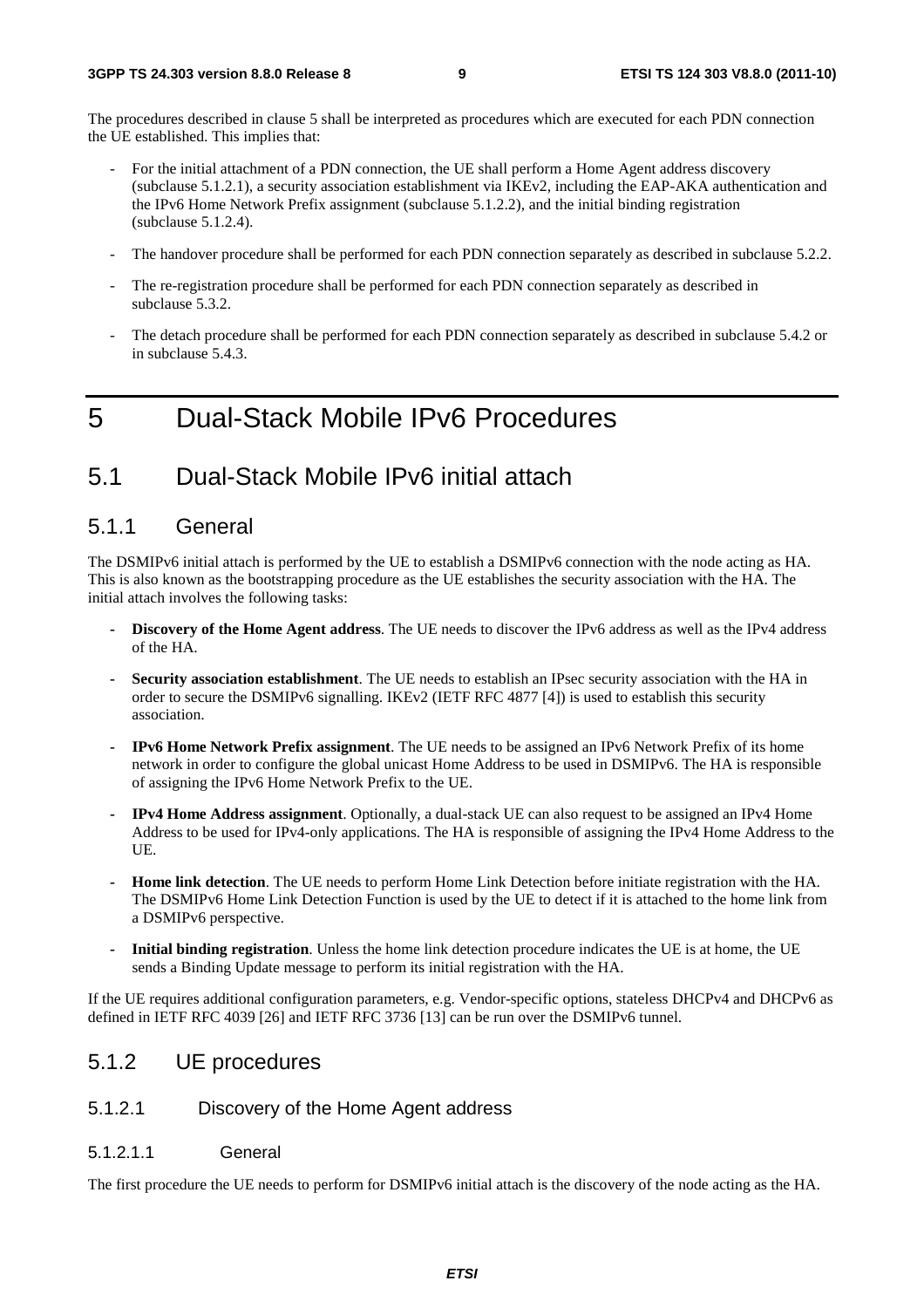The UE can discover the IP addresses of the HA in one of the four following ways:

- via DNS:
- via attach procedure for 3GPP access or trusted non-3GPP access (if supported) based on protocol configuration options;
- via IKEv2 during tunnel setup to ePDG for untrusted non-3GPP accesses;
- via DHCPv6.

If the UE does not obtain the IP addresses of the HA via PCO during the 3GPP or trusted non-3GPP (if supported) attach or via IKEv2 signalling, it shall follow either the procedures described in subclause 5.1.2.1.5 or the procedures described in subclause 5.1.2.1.2. The UE may be configured to perform both procedures in parallel or one of the two procedures only in case the other failed.

### 5.1.2.1.2 Home agent address discovery based on DNS

A UE performing Home Agent discovery based on DNS shall support the implementation of standard DNS mechanisms.

The UE shall perform DNS Lookup by Home Agent Name as specified in IETF RFC 5026 [10].The QNAME shall be set to the requested HA-APN. The HA-APN shall be constructed as specified in 3GPP TS 23.003 [17]. If a HA has both an IPv4 and an IPv6 address, the corresponding DNS record should be configured with both 'AAAA' and 'A' records. Accordingly the UE should perform one DNS lookup procedure to retrieve both 'AAAA' and 'A' records. The DNS server replies with one 'AAAA' and one 'A' record.

### 5.1.2.1.3 Home agent address discovery based on protocol configuration options

The UE may request the IPv6 address and optionally the IPv4 address of the dual stack HA using the Protocol configuration options IE during the attach procedure for 3GPP or trusted non-3GPP access or the additional PDN connectivity procedure. The details of this procedure for the case of attach for 3GPP access are described in 3GPP TS 24.301 [15]. The details of this procedure for the case of attach for trusted non-3GPP access are described in 3GPP TS 24.302 [21].

### 5.1.2.1.4 Home agent address discovery based on IKEv2 signalling

The UE may request the IPv6 and optionally the IPv4 address of the HA during the tunnel establishment procedure with the ePDG. The details of this procedure are described in 3GPP TS 24.302 [21].

### 5.1.2.1.5 Home agent address discovery based on DHCPv6

The HA address discovery via DHCPv6 is possible in the following cases:

- in 3GPP access, or
- in trusted non-3GPP access, when a DHCPv6 relay exists in the trusted non-3GPP access and the PDN GW is the DHCPv6 server, or
- in trusted non-3GPP access, when the DHCPv6 server is in the trusted non-3GPP access and it has the HA addresse information from static configuration, or received via STa reference point as specified in 3GPP TS 29.273 [20].

A UE performing HA discovery based on DHCPv6 shall support the implementation of stateless DHCPv6 as specified in IETF RFC 3736 [13] and the DHCPv6 options as specified in draft-ietf-mip6-hiopt [12].

In order to discover the address of the HA the UE shall send an Information-Request message including the Home Network Information Option as described in draft-ietf-mip6-hiopt [12].

In order to connect to a HA for a specific target PDN, the UE shall set the id-type of the Home Network Information Option to 1 and include the desired HA-APN in the Home Network Parameter field of the sub-option contained in the Home Network Information Option as described in draft-ietf-mip6-hiopt [12].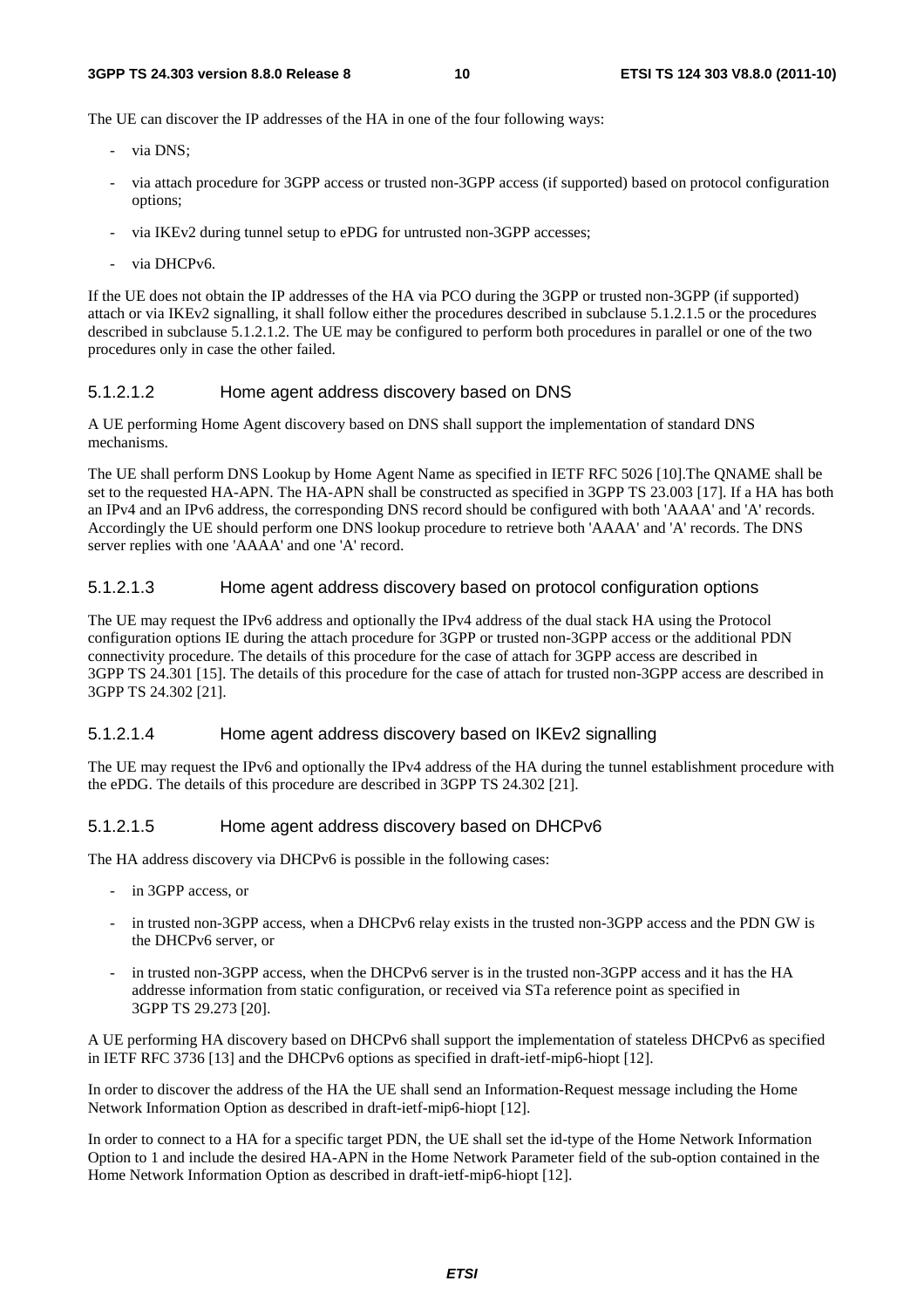The HA information is provided to the UE within a Home Network Information Option as described in draft-ietf-mip6 hiopt [12]. This option shall include either the available HA addresses (both the IPv6 address and the IPv4 address of the HA, if available) or the HA FQDN. In the latter case the UE shall perform a DNS Lookup by Home Agent Name as specified in IETF RFC 5026 [10]. The QNAME shall be set to the received HA FQDN.

If a HA has both an IPv4 and an IPv6 address, the corresponding DNS record should be configured with both 'AAAA' and 'A' records. Accordingly the UE should perform one DNS lookup procedure to retrieve both 'AAAA' and 'A' records. The DNS server replies with one 'AAAA' and one 'A' record.

### 5.1.2.2 Security association establishment and IPv6 Home Network Prefix assignment

The UE shall support the IKEv2 protocol (see IETF RFC 4306 [14]) for negotiating the IPsec security association to secure DSMIPv6 signalling and shall support EAP over IKEv2 as described in IETF RFC 4306 [14] to perform authentication with an AAA server. In a case an additional authentication and authorization of the IPSec security association is needed with an external AAA server, then the additional authentication steps during the IKEv2 exchange shall be supported as specified in IETF RFC 4739 [23] and described in 3GPP TS 33.234 [24].

The UE shall support IPsec ESP (see IETF RFC 4303 [11]) in order to provide authentication of Binding Update and Binding Acknowledgement messages as specified in IETF RFC 4877 [4]. The UE shall support multiple authentication exchanges in the IKEv2 protocol as specified in IETF RFC 4739 [23] in order to support authentication with an external AAA server. The UE shall support the redirect mechanism as defined in IETF RFC 5685 [30].

The UE shall initiate the security association establishment procedure by sending the IKE\_SA\_INIT request message defined in IETF RFC 4306 [14] to the HA. The UE shall indicate support for the HA reallocation by including a REDIRECT\_SUPPORTED payload in the IKE\_SA\_INIT request as specified inIETF RFC 5685 [30]. On receipt of an IKE\_SA\_INIT response, the UE shall send an IKE\_AUTH request message including the MN-NAI in the IDi payload and the Access Point Name (APN) of the target PDN the UE wants to connect to in the IDr payload. The APN shall be formatted as defined in 3GPP TS 23.003 [17]. The username part of the MN-NAI included in "IDi" payload may be an IMSI, pseudonym or re-authentication ID. The UE shall include in the IDi payload the same MN-NAI it includes in the EAP-Response/Identity within the EAP-AKA exchange.

In the very first EAP-Response/Identity within the IKEv2 exchange the UE shall include a NAI whose username is derived from IMSI. In subsequent exchanges the UE should use pseudonyms and re-authentication identities provided by the 3GPP AAA server as specified in IETF RFC 4187 [28].

NOTE: Fast re-authentication mechanism is optional, and therefore is an implementation option in the UE and operator configuration issue (i.e. it also depends on whether the AAA server sent a re-authentication ID during previous EAP authentication) whether to use it during security association establishment.

EAP-AKA over IKEv2 shall be used to authenticate UE in the IKE\_AUTH exchange, while public key signature based authentication with certificates shall be used to authenticate the HA.

During the IKEv2 exchange, the HA may trigger the UE to perform the HA reallocation procedure. If the UE receives as part of the IKE\_AUTH response message a REDIRECT payload containing the IP address of a target HA as specified in subclause 5.1.3.1, the UE shall initiate a new IKEv2 security association with the target HA. The UE shall terminate the IKEv2 security association with the initial HA by sending an IKEv2 Informational message with a DELETE payload as specified in IETF RFC 4306 [14].

During the IKEv2 exchange, the UE shall request the allocation of an IPv6 home prefix through the Configuration Payload in the IKE\_AUTH request message. Since in EPS a unique IPv6 prefix is assigned to the UE, the UE shall include a MIP6\_HOME\_PREFIX attribute in the CFG\_REQUEST payload of the IKE\_AUTH request message as described in IETF RFC 5026 [10]. In addition the UE may include the INTERNAL\_IP6\_DNS attribute in the CFG\_REQUEST as described in IETF RFC 4306 [14] to request the DNS server IPv6 address of the PLMN it is connecting to via DSMIPv6. In the same way the UE may include the INTERNAL\_IP4\_DNS attribute in the CFG\_REQUEST payload to request the IPv4 address of the DNS server.

The UE shall then auto-configure a Home Address from the IPv6 prefix received from the HA and shall run a CREATE\_CHILD\_SA exchange to create the security association for the new Home Address. In the CREATE\_CHILD\_SA exchange the UE shall include the Home Address and the appropriate selectors in the TSi (Traffic Selector-initiator) payload to negotiate the IPsec security association for protecting the Binding Update and Binding Acknowledgement messages as specified in IETF RFC 4877 [4].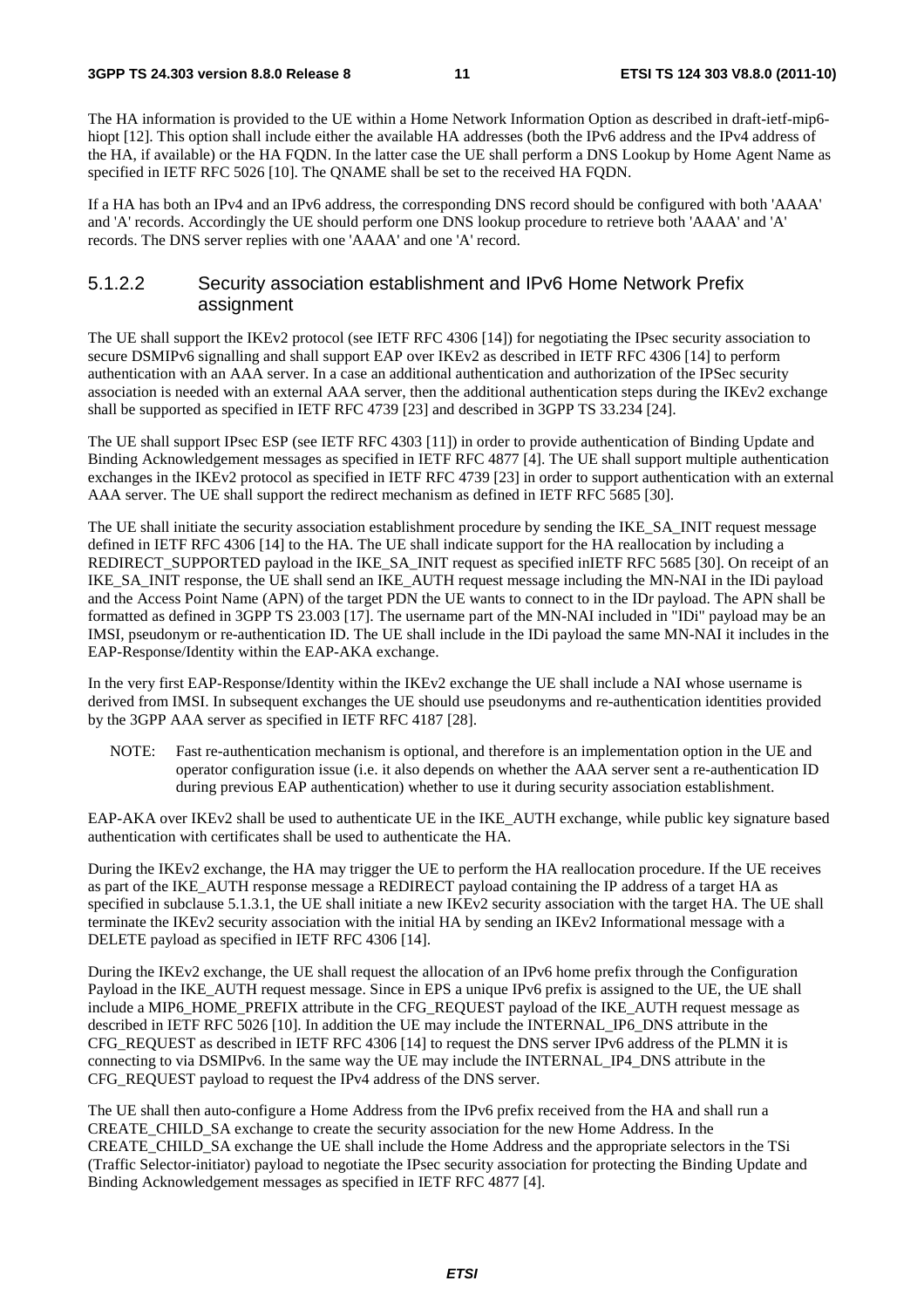If the UE knows the IPv6 Home Network Prefix of a PDN connection for which the security association is to be setup, the UE shall insert a PDN Identifier notify payload, as defined in annex B, in the IKE\_AUTH request message. The PDN Identifier notify payload shall contain the IPv6 Home Network Prefix of the PDN connection for which the security association is being set up. If the UE does not know the IPv6 Home Network Prefix of the PDN connection for which the security association is to be set up, the UE shall not include the PDN Identifier notify payload in the IKE\_AUTH request message.

### 5.1.2.3 Home Link Detection

The DSMIPv6 Home Link Detection Function is used by the UE to detect if an access interface is on the home link for a PDN connection from a DSMIPv6 perspective. The Home Link Detection function shall be performed before sending DSMIPv6 Binding Update via the same access interface.

To perform the Home Link Detection procedure, the UE shall compare the assigned Home Network Prefix for a PDN connection with the IPv6 prefix or prefixes included in the Prefix Information Option in the Router Advertisements received on the local link. The Home Network Prefix can be assigned in a 3GPP access via PCO, as specified in 3GPP TS 24.301 [15], or via IKEv2 as specified in subclause 5.1.2.2. If there is a match between the Home Network Prefix and one of the local prefixes, the UE is attached on the home link over the respective access interface and shall not send a Binding Update to the HA unless the UE currently has a valid DSMIPv6 Binding Update list entry. If the UE has a valid DSMIPv6 Binding Update list entry, the UE shall proceed to perform the action specified in subclause 5.2.2.4. If there is not any match, the UE shall proceed as specified in subclause 5.1.2.4.

NOTE: The UE does not need to run IKEv2 for home link detection if the Home Network prefix is dynamically received in a PCO Information Element.

### 5.1.2.4 Initial binding registration and IPv4 Home Address assignment

After establishing the security association and obtaining the IPv6 Home Address, the UE shall send a Binding Update message as specified in IETF RFC 3775 [6] and IETF RFC 5555 [2] in order to register its Home Address and Care-of Address at the HA, if it detects it is in the foreign network.

If both IPv4 and IPv6 Care-of Address are received at the foreign network, the UE shall first attempt to use the IPv6 Care-of Address for its binding registration. The UE shall not register both IPv4 and IPv6 Care-of Address to its HA.

If IPv6 Care-of Address is used for initial binding registration, the UE shall send the Binding Update message to the IPv6 address of the HA. In this Binding Update message the H (home registration) and A (acknowledge) bits shall be set. If the UE needs an IPv4 Home Address, the UE shall include the 0.0.0.0 address in the IPv4 Home Address option to request a dynamic IPv4 Home Address.

When IPv6 Care-of Address is used for initial binding registration, the Alternate Care-of Address option shall be used by the UE to carry the Care-of Address inside a Mobility Header which is protected by ESP. If this option is present, the address included in this option is the same address present in the source address of the IPv6 packet.

If IPv4 Care-of Address is used for initial binding registration, the UE shall send the Binding Update as follows (see IETF RFC 5555 [2]):

- The IPv6 packet, with the IPv6 Home Address as the Source Address field of the IPv6 header, shall be encapsulated in UDP.
- The UE shall include the IPv4 Care-of Address as the Source Address field of the IPv4 header and the HA IPv4 address as the Destination Address field of the IPv4 header.
- The UE shall include the IPv4 Care-of Address option containing the IPv4 Care-of Address.
- The UE shall set the H (home registration) and A (acknowledge) flags.
- The UE shall set the F (UDP encapsulation required) flag to 0.
- The UE shall set the R (Mobile Router Flag) flag to 1.
- If the UE needs an IPv4 Home Address, the UE shall include an IPv4 Home Address option with the 0.0.0.0 address in the Binding Update message, as defined in IETF RFC 5555 [2].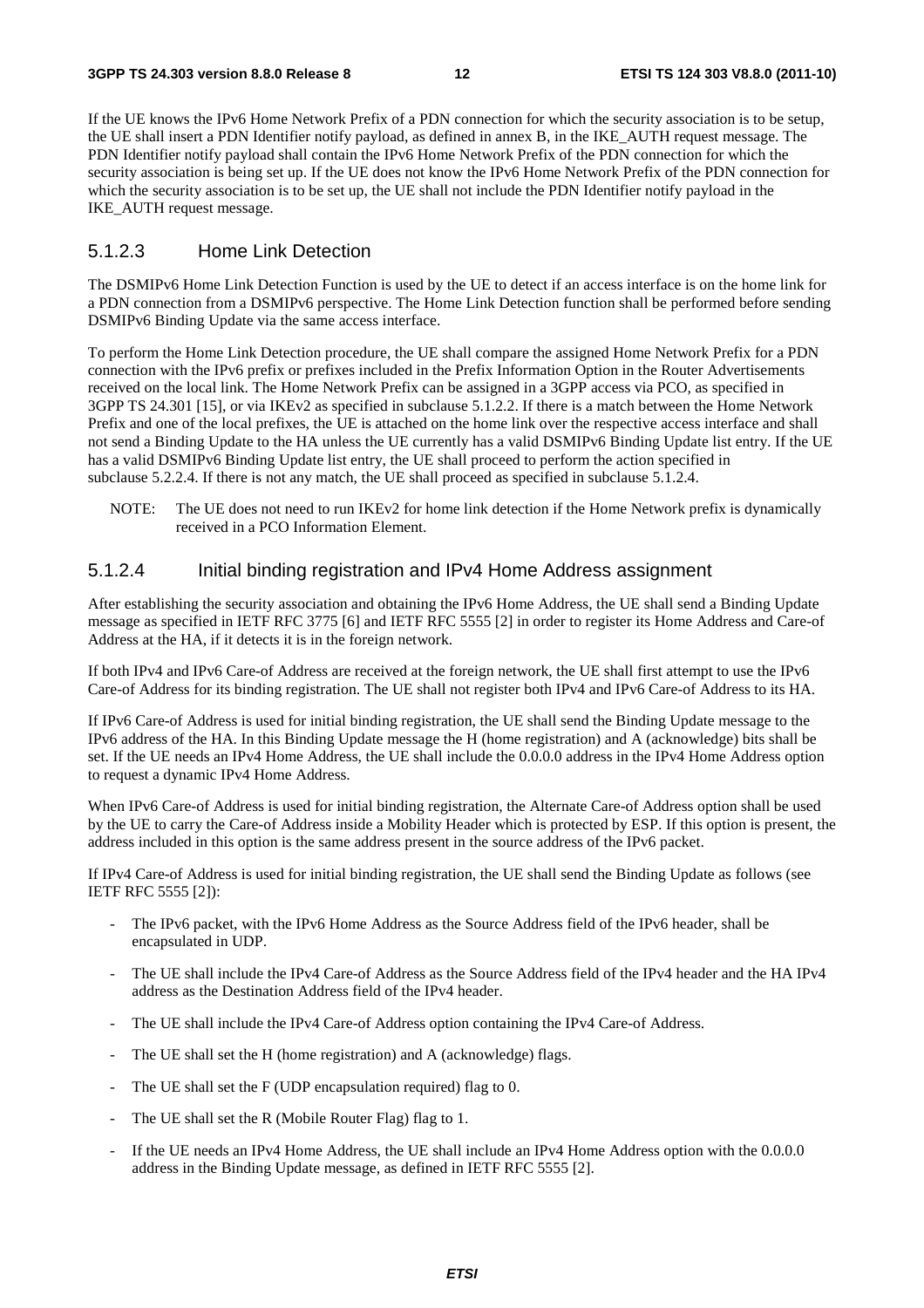When the UE receives the Binding Acknowledgement from the HA, it shall validate it based on the rules described in IETF RFC 3775 [6] and IETF RFC 5555 [2]. If the Binding Acknowledgement contains the successful status code 0 ("Binding Update Accepted"), the UE shall create an entry for the registered Home Address in its Binding Update List and may start sending packets containing its IPv6 Home Address or other IPv6 addresses auto-configured from the assigned home network prefix.

If the Binding Acknowledgement contains a value of 128, the UE may re-send the BU as specified in IETF RFC 3775 [6]. If the Binding Acknowledgement contains a value from 129 to 133 as specified in IETF RFC 3775 [6] or a value from 140 to 143 as specified in IETF RFC 3963 [29], the UE shall not send the BU to the HA and should discover another HA.

If the Binding Acknowledgment contains an IPv4 Address Acknowledgement option with status code value from 0 to 127 (indicating success), the UE shall create two entries in its Binding Update List, one for the IPv6 Home Address and another for the IPv4 Home Address. If the Binding Acknowledgement contains an IPv4 Address Acknowledgment option with status code indicating error (i.e. 128 or higher), the UE shall create an entry only for the IPv6 HoA in its binding update list. Moreover, if the status code is 129 ("Administratively prohibited") or 132 ("Dynamic IPv4 home address assignment not available"), the UE shall not re-send the Binding Update and it shall use only the IPv6 HoA. If the Binding Acknowledgement contains an IPv4 Address Acknowledgement option with status 128 ("Failure, reason unspecified"), 130 ("Incorrect IPv4 home address"), 131 ("Invalid IPv4 address") or 133 ("Prefix allocation unauthorized") it shall re-send the Binding Update including the 0.0.0.0 address in the IPv4 Home Address option. If the Binding Acknowledgement does not contain an IPv4 Address Acknowledgment option, the UE shall create an entry only for the IPv6 HoA in its binding update list.

NOTE: The value to be used to identify the IPv4 address acknowledgement option in the mobility header is 30;

The UE may then send data traffic either with the IPv6 Home Address or with the IPv4 Home Address. If the UE is located on an IP6-enabled link, it shall send IPv6 packets as described in IETF RFC 3775 [6]; IPv4 traffic shall be encapsulated in IPv6 packets as described in IETF RFC 5555 [2]. If the UE is located on an IPv4-only link and the Binding Acknowledgement contains the NAT detection option with the F flag set, the UE shall send IPv6 and IPv4 packets following the vanilla UDP encapsulation rules specified in IETF RFC 5555 [2]. Otherwise the UE shall send IPv6 and IPv4 packets encapsulated in IPv4 as specified in IETF RFC 5555 [2].

Once the DSMIPv6 tunnel is established, the UE may build a DHCPv4 or DHCPv6 message as described in IETF RFC 4039 [26] or IETF RFC 3736 [13] respectively and send it via the DSMIPv6 tunnel as described in IETF RFC 3775 [6] in order to retrieve additional parameters, e.g. Vendor-specific options.

### 5.1.3 HA procedures

### 5.1.3.1 Security association establishment and IPv6 Home Network Prefix assignment

The HA shall support the IKEv2 protocol (see IETF RFC 4306 [14]) for negotiating the IPsec security association to secure DSMIPv6 signalling and shall support EAP over IKEv2 as described in IETF RFC 4306 [14] to perform UE authentication with an AAA server. If an additional authentication and authorization of the IPSec security association were needed with an external AAA server, then the additional authentication steps during the IKEv2 exchange shall be supported as specified in IETF RFC 4739 [23] and defined in 3GPP TS 33.234 [24]. The HA shall support IPsec ESP (see IETF RFC 4303 [11]) in order to provide authentication of Binding Update and Binding Acknowledgement messages as specified in IETF RFC 4877 [4]. The HA shall support multiple authentication exchanges in the IKEv2 protocol as specified in IETF RFC 4739 [23] in order to support authentication with an external AAA server.

The HA shall complete the IKE\_SA\_INIT exchange as specified in IETF RFC 4306 [14]. The HA shall include in the IDr the same value included by the UE in the IDr payload of the request.

Upon successful authorization and authentication, the HA shall accept the security association establishment request by sending the IKE\_AUTH response message with the CFG\_REPLY payload including the IPv6 Home Network Prefix allocated to the UE in the MIP6\_HOME\_PREFIX attribute. This prefix information shall include the prefix length as specified in IETF RFC 5026 [10]. If the UE included the INTERNAL IP6 DNS or the INTERNAL IP4 DNS in the CFG\_REQUEST payload, the HA shall include the same attribute in the CFG\_REPLY payload including zero or more DNS server addresses as specified in IETF RFC 4306 [14].

If the UE included a PDN Identifier notify payload within the IKE\_AUTH request message, the HA may apply the following procedure :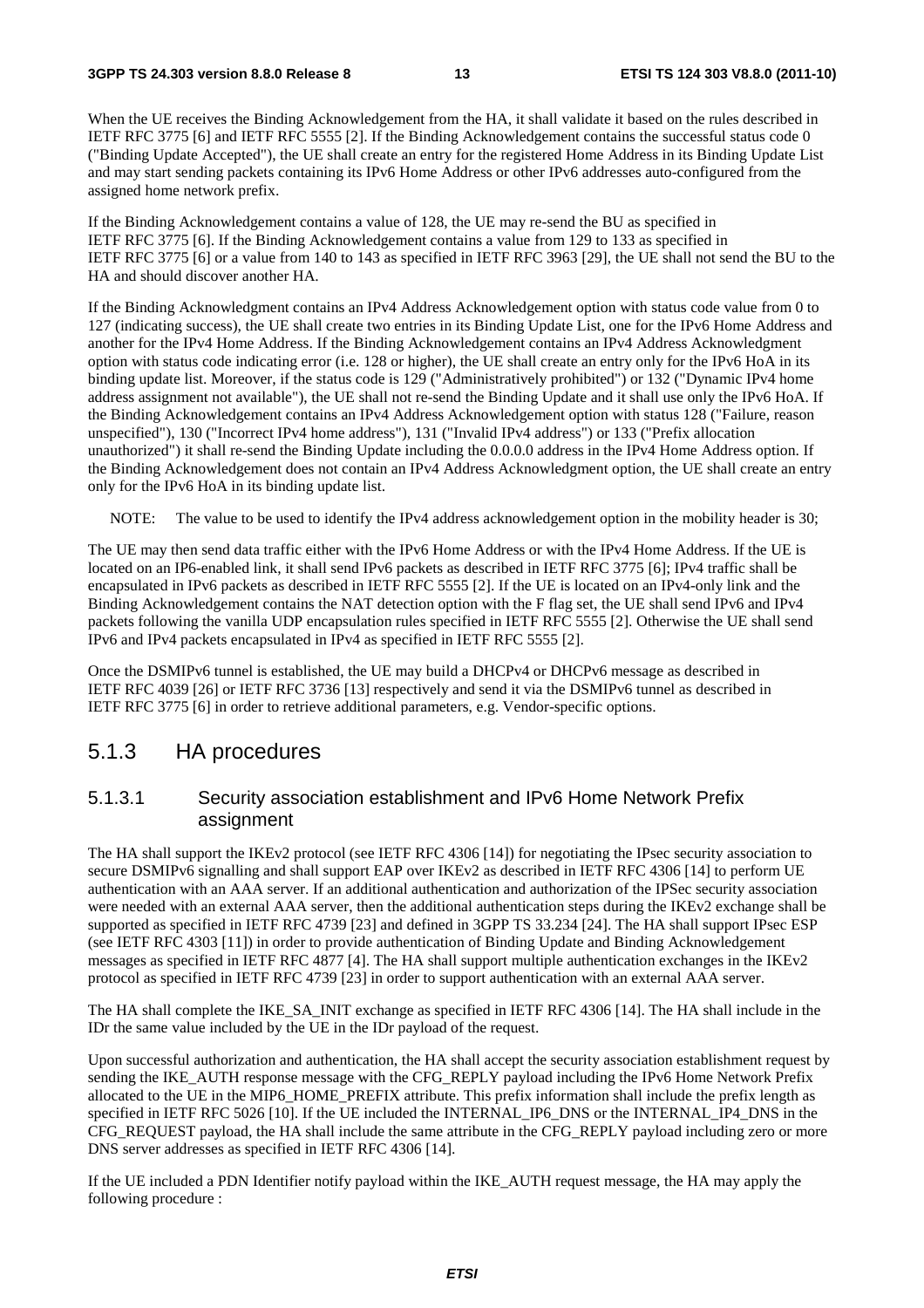- 1) Process the PDN Identifier notify payload according to IETF RFC 4306 [14]; and
- 2) Use the IPv6 prefix contained in the payload to identify the PDN connection for which the security association is being set up and
	- if the HA is able to identify the PDN connection for which the security association is being set up, the HA shallinsert the proper IPv6 Home Network Prefix in the MIP6\_HOME\_PREFIX attribute in the CFG\_REPLY payload; or
	- if the HA is not able to identify the PDN connection for which the security association is being set up, the HA shall ignore the content of the received PDN Identifier notify payload and allocate an IPv6 Home Network Prefix as described below.

When allocating an IPv6 Home Network Prefix, the HA shall apply one of the following procedures:

- If the IKEv2 message is received over an existing PDN connection, the assigned IPv6 network prefix of the PDN connection shall be sent to the UE as IPv6 Home Network Prefix in the MIP6\_HOME\_PREFIX attribute; or,
- If the IKEv2 message is not received over an existing PDN connection, and the UE has an existing PDN connection which has no IPSec security association established, the assigned IPv6 network prefix of the PDN connection shall be sent to the UE as IPv6 Home Network Prefix in the MIP6\_HOME\_PREFIX attribute; or,
- If the IKEv2 message is not received over an existing PDN connection, and the UE does not have an existing PDN connection which has no IPSec security association established, a new IPv6 network prefix shall be allocated and sent to the UE as IPv6 Home Network Prefix in the MIP6\_HOME\_PREFIX attribute.

If the 3GPP AAA server triggers the HA to perform a HA reallocation procedure as specified in 3GPP TS 33.402 [18], the HA learns the IP address of the target HA as specified in 3GPP TS 29.273 [20]. The HA shall provide to the UE the target HA IP address in the REDIRECT payload during IKE\_AUTH exchange as specified in 3GPP TS 33.402 [18]. The encoding of the REDIRECT payload in the IKE\_AUTH response message is specified in IETF RFC 5685 [30]. The HA shall not assign an IPv6 prefix to the UE in the IKE\_AUTH exchange. The HA shall remove the states of the IKEv2 security association with the UE after receiving an IKEv2 Informational message with a DELETE payload from the UE.

### 5.1.3.2 Initial binding registration and IPv4 Home Address assignment

When the HA receives a Binding Update message from the UE, it shall validate it as described in IETF RFC 3775 [6] and in IETF RFC 5555 [2]. If the Alternate Care-of Address option is present, the HA shall verify the correctness of the Alternate Care-of Address option. If the Care-of Address specified in the Alternate Care-of Address option and in the Source Address field of the IPv6 header of the Binding Update packet are different, the HA shall reject the request by returning a Binding Acknowledgement with status code 128. If the HA accepts the Binding Update message, it shall create a new entry in its binding cache for UE, marking it as a home registration. The lifetime of this binding cache entry is set based on operator's policies. The HA shall not perform a Duplicate Address Detection on the IPv6 Home Address of the UE because of the uniqueness of the IPv6 prefix assigned by the HA to the UE. Then the HA shall send a Binding Acknowledgement with R bit set to "1" as specified in IETF RFC 3775 [6] and IETF RFC 3963 [29]. The HA may include the Binding Refresh Advice mobility option following rules defined in IETF RFC 3775 [6] to indicate the remaining time until the UE should send a new home binding update.

If the Binding Update contains an IPv4 Home Address option with the 0.0.0.0 IPv4 address, the HA shall assign an IPv4 Home Address to the UE, including an IPv4 Address Acknowledgement option in the Binding Acknowledgement message, as specified in IETF RFC 5555 [2]. If no IPv4 addresses are available at the HA, the HA shall send a Binding Acknowledgement with status code 132 in the IPv4 address acknowledgement option.

If in the received Binding Update the IPv4 Care-of Address in the IPv4 Care-of Address option is not the same as the IPv4 address in the Source Address in the outer IPv4 header then a NAT was in the path. This information shall be included in the Binding Acknowledgement within a NAT Detection option with the F flag set and the Binding Acknowledgement shall be encapsulated based on the vanilla UDP encapsulation specified in IETF RFC 5555 [2].

If a NAT was not detected, the HA shall send the Binding Acknowledgement without any UDP encapsulation; the message shall be encapsulated in an IPv4 header if the Care-of Address is IPv4 or in an IPv6 header if the Care-of Address is IPv6 as specified in IETF RFC 5555 [2].

If the binding update is accepted for both IPv4 and IPv6 home addresses, the HA creates two bindings, one for each home address as specified in IETF RFC 5555 [2]. The HA shall link the IPv4 home address binding to the IPv6 home address binding.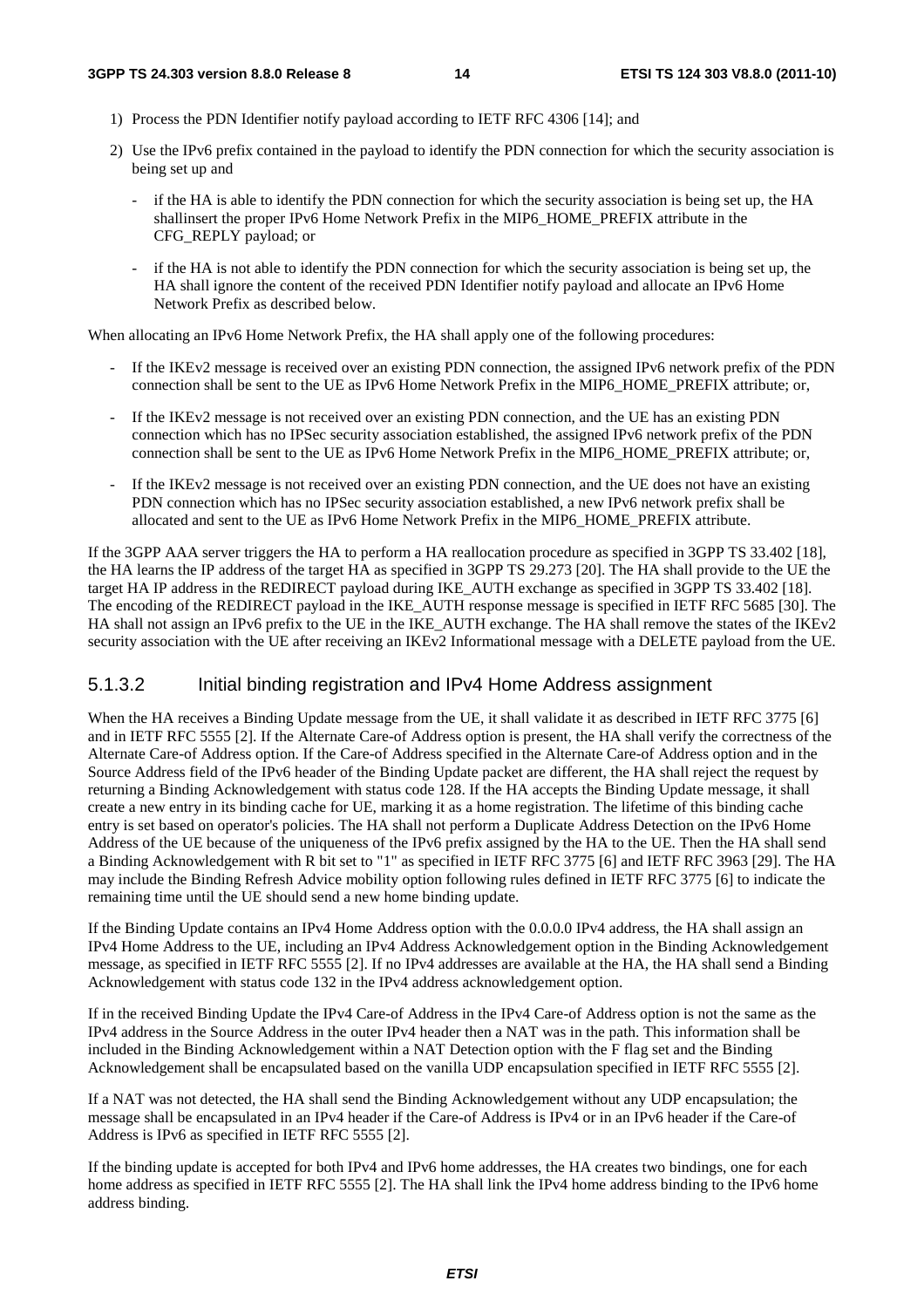NOTE: How the linkage between the two bindings (e.g. separate or single binding cache entry) is performed is implementation specific.

When the binding cache entry is created for the UE, the HA shall tunnel all packets destined to the IPv6 Home Address, the home network prefix and all packets destined to the IPv4 Home Address (if present) to the UE's Care-of Address. If a NAT was detected, packets shall be encapsulated in UDP and IPv4 based on vanilla UDP encapsulation specified in IETF RFC 5555 [2]. If the Care-of Address is an IPv6 address, IPv4 and IPv6 packets shall be encapsulated in an IPv6 header as specified in IETF RFC 3775 [6] and in IETF RFC 5555 [2]; otherwise, if the Care-of Address is an IPv4 address, IPv4 and IPv6 packets shall be encapsulated in an IPv4 header as specified in IETF RFC 3775 [6] and in IETF RFC 5555 [2].

### 5.1.3.3 Binding Error message

When the HA receives a Binding Update and detects an inappropriate attempt to use the Home Address destination option without an existing binding, or when an unrecognized Mobility Header is received the HA shall send a Binding Error message with appropriate status (value 1 "Unknown binding for Home Address destination option" or value 2 "Unrecognized MH Type value") as specified in IETF draft-ietf-mext-rfc3775bis-02 [27]. The HA shall include the Home address that was contained in the Home Address destination option.

If NAT was not detected, the HA shall send the Binding Error without any UDP encapsulation; the message shall be encapsulated in an IPv4 header if the Care-of Address is IPv4 or in an IPv6 header if the Care-of Address is IPv6 in the same manner as the Binding Acknowledgement encapsulation specified in IETF RFC 5555 [2].

If NAT was detected, the HA shall send the Binding Error encapsulated in UDP and IPv4 based on vanilla UDP encapsulation specified in IETF RFC 5555 [2].

## 5.2 Dual-Stack Mobile IPv6 handover

## 5.2.1 General

The DSMIPv6 handover procedure is performed by the UE to update its Care-of Address at the HA after a movement between two different accesses which implies a change of the local IP address (e.g. a movement from a 3GPP to a non-3GPP access). When this procedure takes place, the UE has already a valid registration at the HA, which implies that the HA has an entry in its binding cache for that UE and a security association to secure DSMIPv6 signalling is in place between the UE and the HA.

The procedure involves performing the Home Link Detection, setup a security association with the HA if there is no security association existing, and the exchange of a Binding Update and a Binding Acknowledgement between the UE and the HA. For the handover procedure, at the previous access the UE shall already perform discovery of the HA address, and may set up a security association with it, as these steps are part of the initial attach procedure described in subclause 5.1.2.

There are different handover scenarios:

- handover from home link to a foreign link;
- handover from a foreign link to another foreign link; and
- handover from a foreign link to a home link.

## 5.2.2 UE procedures

### 5.2.2.1 General

Following a change of access, the UE configures an IP address on the target access system. The details of IP address configuration can be access specific. The handling of the received Binding Acknowledgement is the same as specified in subclause 5.1.2.4.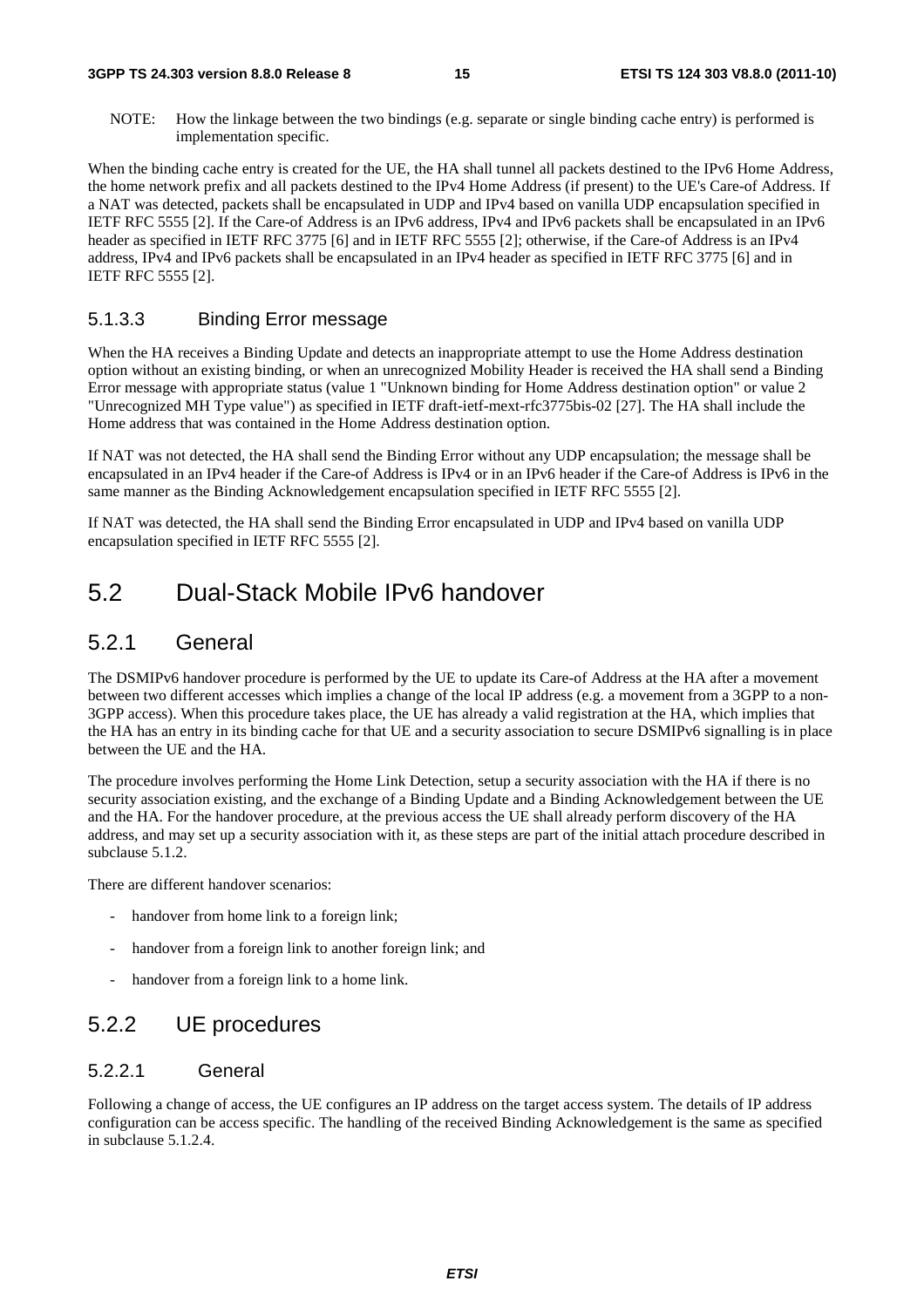## 5.2.2.2 Handover from home link to a foreign link

If the access network supports IPv6, as soon as the UE has received via a Router Advertisement at least an IPv6 prefix which is not present in its Prefix List, the UE shall perform the Home Link detection as specified in subclause 5.1.2.3.

If the UE detects that it is moving from home link to foreign link, and if there is no security association existing with the HA, the UE shall perform the Security association establishment and Home Address assignment procedure with the HA as specified in subclause 5.1.2.2.

Then the UE shall perform the initial binding registration and IPv4 Home Address assignment as specified in subclause 5.1.2.4. In order to maintain IP address preservation for the IPv4 address used in the home link, the UE shall include the IPv4 address used on the home link in an IPv4 Home Address option in the same Binding Update message.

If the UE does not have an IPv4 Home Address but wants to configure one, the UE shall include the IPv4 Home Address option with the 0.0.0.0 address as specified in subclause 5.1.2.4.

If the access network supports only IPv4, as soon as the UE has configured an IPv4 Care-of Address, the UE shall send a Binding Update tunnelled in UDP as specified in IETF RFC 5555 [2]. The UE shall set the F flag to "0". The UE shall set the R flag to "1".

Independent of an IPv6 or IPv4 access network the UE shall set the Key Management Capability (K) bit in the Binding Update message.

If the UE receives, as response to an outstanding binding registration, a binding acknowledgment having a status code equal to 135 ("Sequence number out of window") and a sequence number different from the one used in the outstanding binding registration, the UE shall accept the binding acknowledgment and process it as specified in IETF RFC 3775 [6].

### 5.2.2.3 Handover from a foreign link to another foreign link

If the access network supports IPv6, as soon as the UE has received via a Router Advertisement at least an IPv6 prefix which is not present in its Prefix List, the UE shall perform the Home Link detection as specified in subclause 5.1.2.3.

If the UE detects it is not attached to the home link, the UE shall send a Binding Update to the HA including the newly configured IP address as the Care-of Address in the Source IP address of the packet and optionally in the Alternate Care-of Address Option [6]. The UE build the Binding Update message as specified in IETF RFC 3775 [6].

If the UE has been assigned also an IPv4 Home Address and wants to update also the binding for it, the UE shall include the IPv4 Home Address option including the assigned IPv4 Home Address in the same Binding Update message.

If the UE has been assigned also an IPv4 Home Address and wants to release it, the UE shall not include any IPv4 Home Address option in the same Binding Update.

If the UE does not have an IPv4 Home Address but wants to configure one, the UE shall include the IPv4 Home Address option with the 0.0.0.0 address as specified in subclause 5.1.2.4.

If the access network supports only IPv4, as soon as the UE has configured an IPv4 Care-of Address which is different from the previous Care-of Address, the UE shall send a Binding Update tunnelled in UDP as specified in IETF RFC 5555 [2]. The UE shall set the F flag to "0". The UE shall set the R flag to "1".

Independent of an IPv6 or IPv4 access network the UE shall set the Key Management Capability (K) bit in the Binding Update message.

### 5.2.2.4 Handover from a foreign link to a home link

If the access network supports IPv6, as soon as the UE has received via a Router Advertisement message at least an IPv6 prefix which is not present in its Prefix List, the UE shall perform the Home Link detection as specified in subclause 5.1.2.3 to detect if the UE is attaching to the home link. If the UE detects it is attached to the home link and there is a valid DSMIPv6 Binding Update list entry at the UE, the UE shall send a Binding Update with the Lifetime field set to "0" in order to remove the binding at the HA, as specified in IETF RFC 3775 [6]. If an IPv4 home address was assigned to the UE, as an optimization the UE may not include the IPv4 home address option as the binding for the IPv4 home address will be removed by the HA. Independent of an IPv6 or IPv4 access network the UE shall set the Key Management Capability (K) bit in the de-registration Binding Update message. The UE may preserve the IKEv2 session in order to avoid re-establishing the session when the next handover occurs. If there is not a safe assumption that the UE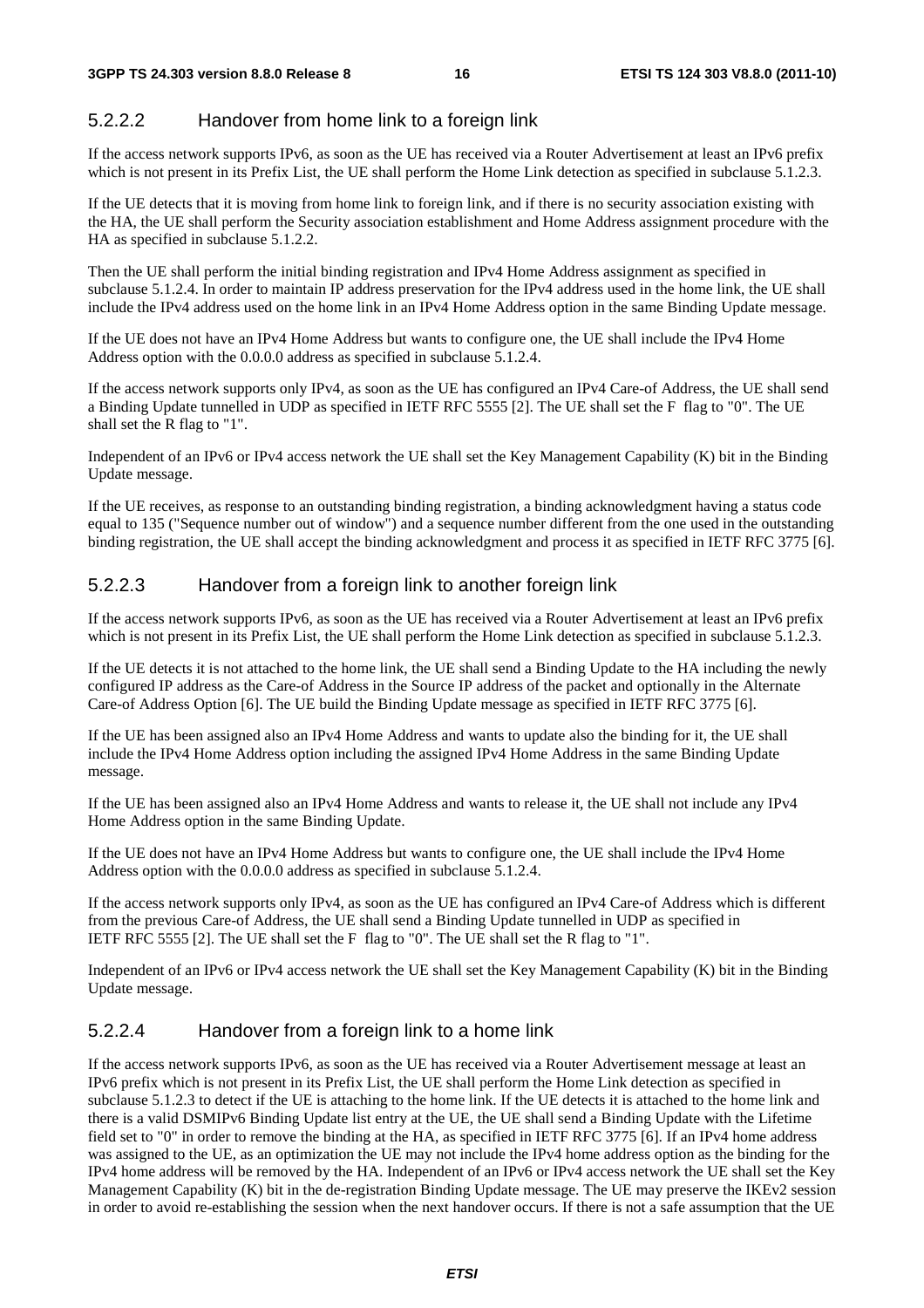will remain in the home link (e.g. switching off the non-3GPP radio interface in case of a dual radio terminal), the UE should preserve the IKEv2 session.

If the UE receives a Binding Revocation Indication message from the HA while there is an outstanding unacknowledged Binding Update with Lifetime field set to "0" message, the UE need not send a Binding Revocation Acknowledgement as specified in subclause 5.4.2.1.

## 5.2.3 HA procedures

### 5.2.3.1 Handover from home link to a foreign link

In case of UE handover from home link to foreign link, the HA shall support the initial registrstion procedure as specified in subclause 5.1.3.

The error codes used in the Binding Acknowledgement are the same as specified in subclause 5.1.3.2.

### 5.2.3.2 Handover from a foreign link to another foreign link

When the HA receives a Binding Update from the UE, the HA shall validate it as described in IETF RFC 3775 [6] and in IETF RFC 5555 [2]. If the validation is successful, the HA shall update the binding cache entry related to the Home Address included in the Binding Update.

If the Binding Update is an IPv6 packet, with the Alternate Care-of Address option present, the HA shall verify the correctness of the Alternate Care-of Address option. If the Care-of Address specified in the Alternate Care-of Address option and in the Source Address field of the IPv6 header of the Binding Update packet are different, the HA shall reject the request by returning a Binding Acknowledgement with status code 128. If the option is valid, the HA shall update the binding cache entry with the Care-of Address in the Source Address of the IPv6 header.

If the Binding Update outer header is an IPv4 header and the IPv4 Care-of Address in the IPv4 Care-of Address option is the same as the IPv4 address in the Source Address in the outer IPv4 header, the HA shall update the binding cache entry with the Care-of Address in the IPv4 Care-of Address option and shall send a Binding Acknowledgment encapsulated in IPv4 as specified in IETF RFC 5555 [2].

If in the received Binding Update the IPv4 Care-of Address in the IPv4 Care-of Address option is not the same as the IPv4 address in the Source Address in the outer IPv4 header then a NAT was in the path. This information shall be included in the Binding Acknowledgement within a NAT Detection option with the F bit set. The Binding Acknowledgment shall be encapsulated in UDP and the binding cache updated as specified in IETF RFC 5555 [2].

If the Binding Update contains an IPv4 Home Address option with an IPv4 Home Address previously assigned, the HA shall update also the binding cache entry related to the IPv4 Home Address to the UE. If the Binding Update contains no IPv4 Home Address option, the HA shall remove the binding cache entry related to the IPv4 Home Address of the UE if present.

If the Binding Update contains an IPv4 Home Address option with the 0.0.0.0 IPv4 address, the HA shall assign an IPv4 Home Address to the UE, including an IPv4 Address Acknowledgement option in the Binding Acknowledgement message.

The error codes used in the Binding Acknowledgement are the same as specified in subclause 5.1.3.2.

If the Key Management Mobility Capability (K) bit is set in the Binding Update and the HA supports the feature, the HA updates its IKEv2 security associations to include the UE"s Care-of Address as the peer address and the Binding Acknowledgement is returned with the K bit set.

The HA shall set the R bit to "1" in the Binding Acknowledgement.

### 5.2.3.3 Handover from a foreign link to a home link

When a UE hands over from a foreign link to its home link, a network based mobility protocol (PMIPv6 or GTP) in the home link creates a binding cache entry for the UE. The DSMIPv6 binding cache entry that was created by the UE on the foreign link shall not be overwritten. The downlink UE packets shall be processed by the HA based on the DSMIPv6 binding cache entry before the DSMIPv6 binding cache entry is removed.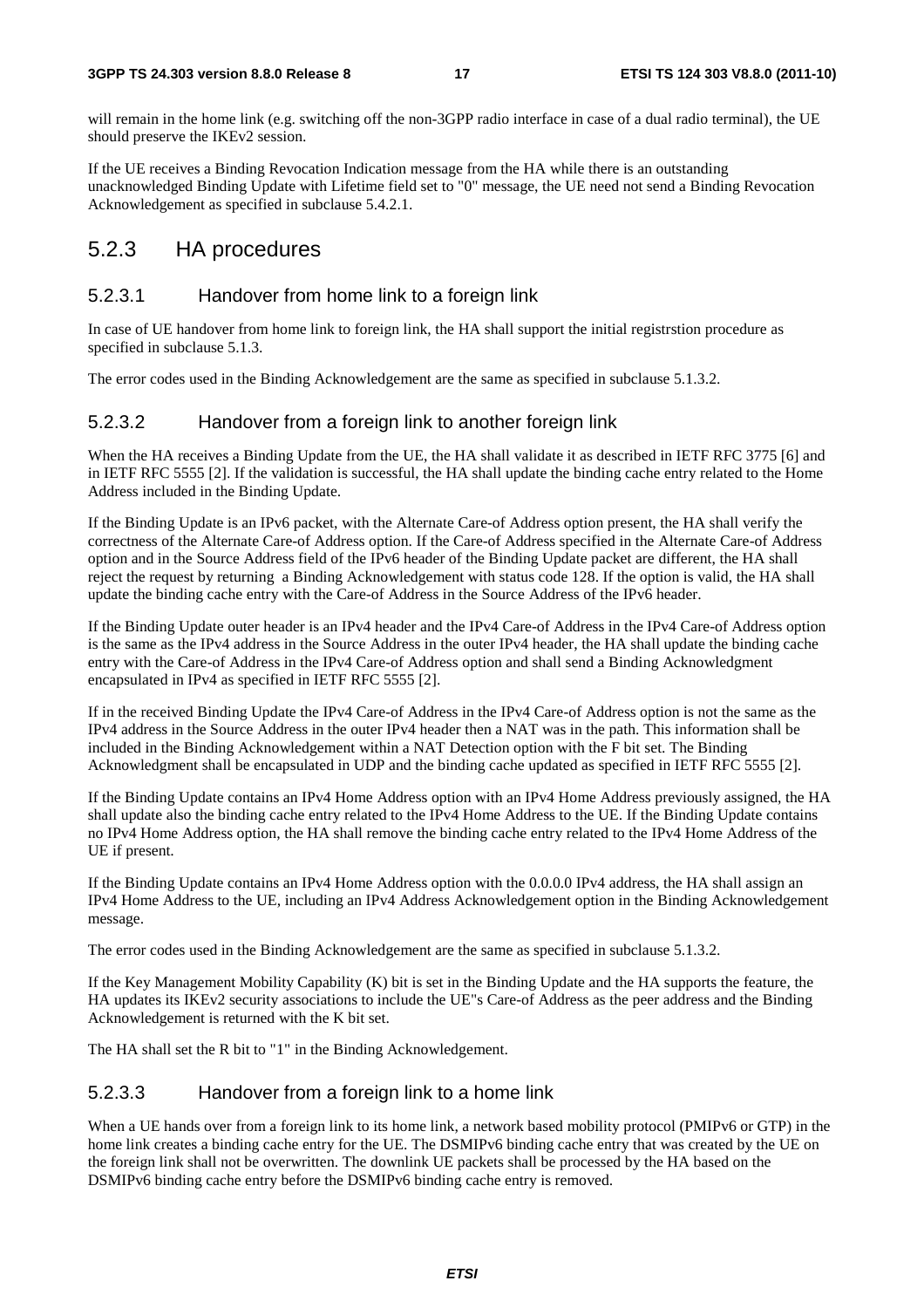The DSMIPv6 binding cache entry shall be removed when a Binding Update with lifetime field set to "0" is received by the HA from the UE. The HA shall process the message as per IETF RFC 5555 [2] and IETF RFC 3775 [6], removing the associated binding cache entry and sending the Binding Acknowledge message with the Status field set to "0" (Binding Update accepted). If an IPv4 home address was assigned to the UE, the HA shall also remove the binding for the IPv4 home address tied to the IPv6 home address included in the Binding Update.

If the HA decides to remove the DSMIPv6 binding cache entry of the UE, prior to receiving a binding update with lifetime set to "0" from the UE , the HA shall send a Binding Revocation Indication message as specified in subclause 5.4.3.1.

NOTE: As described above, if the HA receives a Binding Update with Lifetime field set to "0", the HA removes the associated binding cache entry, but additionally the HA can store some data of the binding cache entry for a certain time in order to allow the HA to identify a delayed Binding Update registration message arriving at the HA after the Binding Update de-registration.

## 5.3 Dual Stack Mobile IPv6 Re-Registration

### 5.3.1 General

The DSMIPv6 Re-Registration procedure can occur at any time when the UE is already registered at the HA. The procedure is initiated by the UE when it wishes to extend the lifetime of an existing registration, e.g. in case the lifetime is expiring. The procedure can also be initiated by the UE when it wishes to request an IPv4 home address or to release the IPv4 binding while maintaining the IPv6 binding. The procedure may also be initiated by the UE as a mechanism to refresh the NAT bindings in order to be reachable from the HA.

NOTE: The usage of BU messages for keepalive purposes can have impacts to the battery life of the UE. The UE can be configured to rate limiting or avoid NAT keepalive as specified in IETF RFC 5555 [2].

## 5.3.2 UE procedures

As specified in IETF RFC 3775 [6], if the UE wants to extend the validity of an existing binding at the HA, the UE shall send a new Binding Update to the HA before the expiration of the lifetime indicated in the received Binding Acknowledgement, even if it is not changing its primary Care-of Address. This Binding Update is usually referred as periodic Binding Update.

The UE shall follow the rules described in IETF RC 3775 [6], IETF RFC 5555 [2] and in subclause 5.1.2.4 to send a periodic Binding Update and handle the associated Binding Acknowledgement. As the UE has not performed any handover, the UE shall confirm the already registered Care of Address and shall indicate the desired lifetime value. In a periodic Binding Update the UE may request an IPv4 Home Address.

If a NAT was detected and the UE is not exchanging data traffic, the UE may send a re-registration Binding Update in order to refresh the NAT binding. The Binding Update shall be sent with the interval contained in the Refresh Time field of the NAT detection option received when the NAT was detected. If the Refresh Time field was set to all 1s, the UE shall use the Binding Acknowledge lifetime as reference interval to send NAT keepalives Binding Updates.

The UE may also send a re-registration Binding Update with the purpose of requesting an IPv4 Home Address.

The UE may also send a re-registration Binding Update for the purpose of releasing the IPv4 Home Address previoulsy assigned. For this purpose, the UE shall follow the rules described in IETF RFC 5555 [2] sending a re-registration Binding Update containing no IPv4 Home Address option.

### 5.3.3 HA procedures

When the HA receives a periodic Binding Update message from the UE, it shall validate it as described in IETF RFC 3775 [6], IETF RFC 5555 [2] and in subclause 5.1.3.2.

In processing a periodic Binding Update the HA shall follow the rules described in subclause 5.1.3.2. In addition if the Binding Update does not include the IPv4 home address option the HA shall remove any associated IPv4 binding cache entry and continue to maintain the IPv6 binding.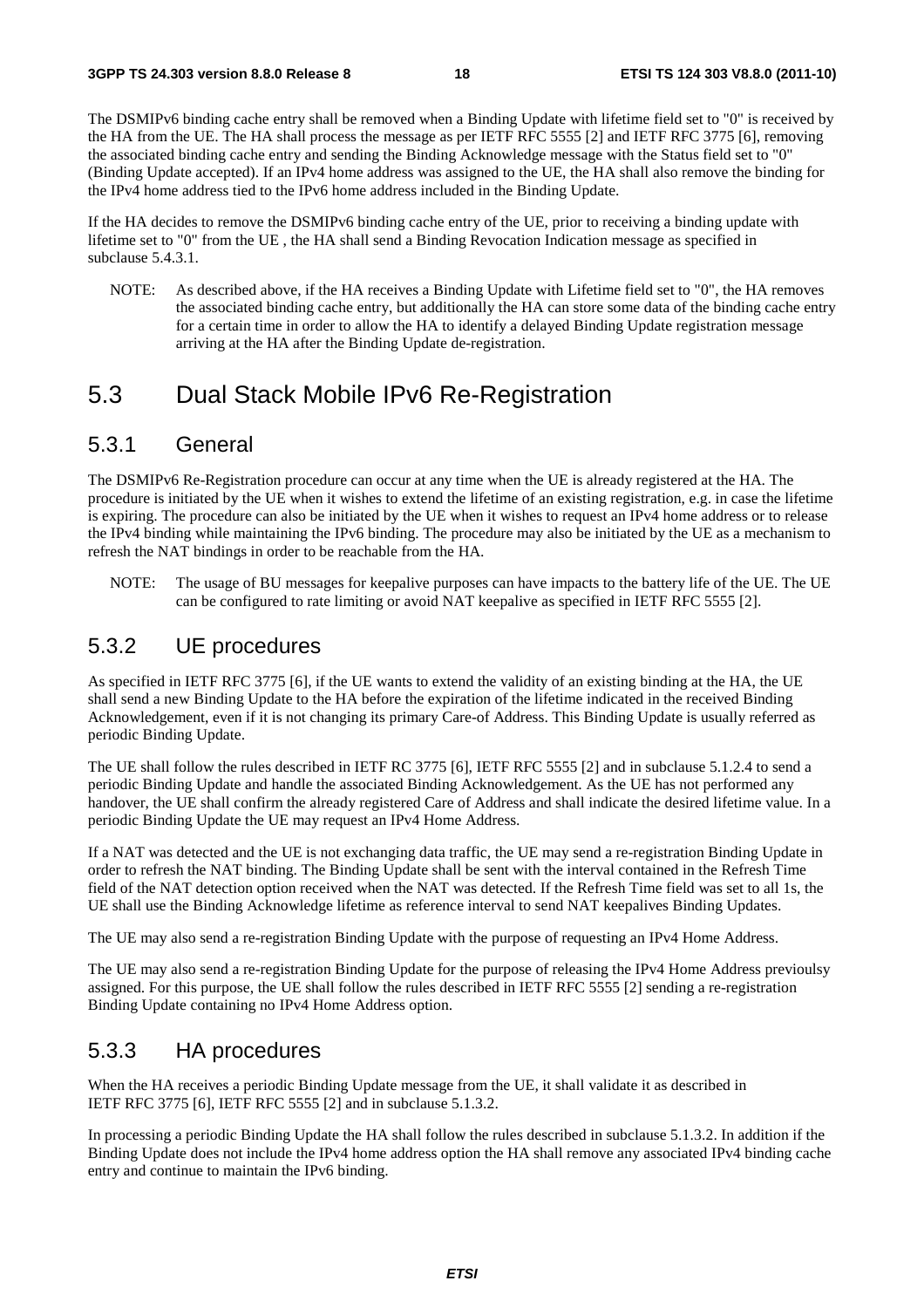### **3GPP TS 24.303 version 8.8.0 Release 8 19 ETSI TS 124 303 V8.8.0 (2011-10)**

If the HA accepts the Binding Update message, it shall update the lifetime and sequence number of the existing entry in its binding cache for the Home Address. The Care-of Address is not updated as the periodic Binding Update is not used to update the Care-of Address.

## 5.4 Dual-Stack Mobile IPv6 detach

## 5.4.1 General

The DSMIPv6 detach is performed by the UE to close the DSMIPv6 session and the respective IKEv2 session or by the network to inform the UE that it does not have access to a specific PDN through DSMIPv6 any longer. After the DSMIPv6 detach procedure, the UE still has IP connectivity provided by the access network.

There are two explicit detach procedures:

- UE-initiated detach procedure: in this case the UE performs a DSMIPv6 de-registration with the HA and closes the IKEv2 session.
- HA-initiated detach procedure: in this case the HA informs the UE that the DSMIPv6 binding is no more valid. The UE shall then perform the network-initiated detach procedure.

## 5.4.2 UE procedures

### 5.4.2.1 Network-initiated detach

Upon receiving a Binding Revocation Indication (BRI) message according to draft-ietf-mext-binding-revocation [19] from the HA, the UE first shall perform the required validity checks on the BRI according to draft-ietf-mext-bindingrevocation [19].

The UE shall send a Binding Revocation Acknowledgement (BRA) as specified in draft-ietf-mext-bindingrevocation [19]. In this message the UE shall set the status field to "Success" to reflect that it has received the BRI message. The BRA message may be tunnelled in UDP or IPv4 as specified in subclause 5.1.2.4 for Binding Update messages.

The UE then shall remove the entry identified in the BRI as deregistered from its binding update list and shall use the procedures defined in IETF RFC 4306 [14] to remove the IPsec security associations associated with the DSMIPv6 registration as described in subclause 5.4.2.2.

### 5.4.2.2 UE-initiated detach

To detach from a specific PDN to which it is connected through a DSMIPv6 session, the UE shall send a Binding Update with the Lifetime field set to 0 as specified in IETF RFC 3775 [6].

The UE shall use the procedures defined in the IKEv2 protocol in IETF RFC 4306 [14] to remove the IPsec security associations associated with the DSMIPv6 registration. The UE shall close the security associations associated with the DSMIPv6 registration and instruct the HA to do the same by sending the INFORMATIONAL request message including a DELETE payload. The Protocol ID in the DELETE payload shall be set to "1" (IKE) to indicate that all IPsec ESP security associations that were negotiated within the IKEv2 exchange shall be deleted.

## 5.4.3 HA procedures

### 5.4.3.1 Network-initiated detach

As soon as it receives a trigger for network-initiated detach procedure (3GPP TS 29.273 [20]) the HA shall send a Binding Revocation Indication (BRI) message according to draft-ietf-mext-binding-revocation [19] to the UE. The message shall contain the Home Address, corresponding to the PDN connection which shall be removed. The HA shall set the P (Proxy Binding) bit to 0 (Not Proxy MIPv6 binding), G bit (Global) to 0 (only the PDN Connection specified by the HoA is removed) and V bit (IPv4 HoA Binding Only) to 0 (Not to terminate the IPv4 Home Address binding only). The revocation trigger value shall be set to 1 (Unspecified). The HA shall include the UE home address in the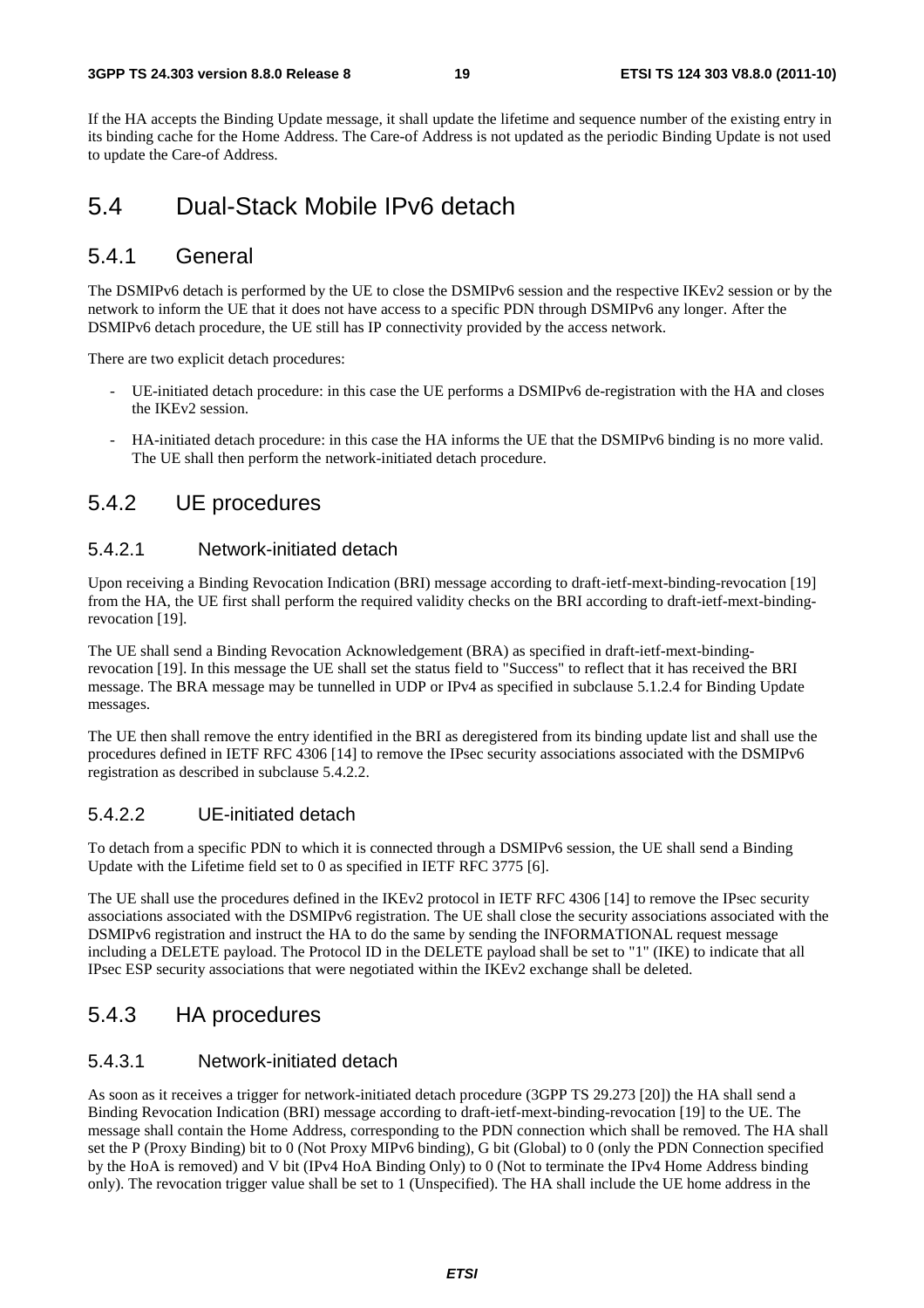### **3GPP TS 24.303 version 8.8.0 Release 8 20 ETSI TS 124 303 V8.8.0 (2011-10)**

Type 2 routing header as per draft-ietf-mext-binding-revocation [19] and shall not include any mobility option. The BRI message may be tunnelled in UDP or IPv4 as specified in subclause 5.1.3.2 for Binding Acknowledgement messages.

The HA shall follow procedures according to draft-ietf-mext-binding-revocation [19] to await the receipt of a Binding Revocation Acknowledgment (BRA) message from the UE. These procedures are based on the timer MINDelayBRIs defined in draft-ietf-mext-binding-revocation [19]. The HA shall not remove the entry from its binding cache before receiving the BRA.

If the HA receives a Binding Update with Lifetime set to 0 after initiating the network-initiated detach procedure, the HA should treat the BU as acknowledgement to the BRI for the purposes of completing the revocation procedures that are defined in draft-ietf-mext-binding-revocation [19]; in this case, the HA shall remove the respective entry in its binding cache, deleting the timer MINDelayBRIs and respond with a Binding Acknowledgement according to IETF RFC 5555 [2] and IETF RFC 3775 [6].

### 5.4.3.2 UE-initiated detach

When the HA receives a Binding Update with the Lifetime field set to 0, it shall delete any existing entry for the Home Address included in the Binding Update. Then the HA shall send a Binding Acknowledgement as specified in IETF RFC 5555 [2] and IETF RFC 3775 [6].

On receipt of the INFORMATIONAL request message including a DELETE payload indicating that the UE is deleting the IPsec security associations associated with the DSMIPv6 registration, the HA shall close the IKE security association, and all IPsec ESP security associations that were negotiated within it towards the UE.

5.5 Void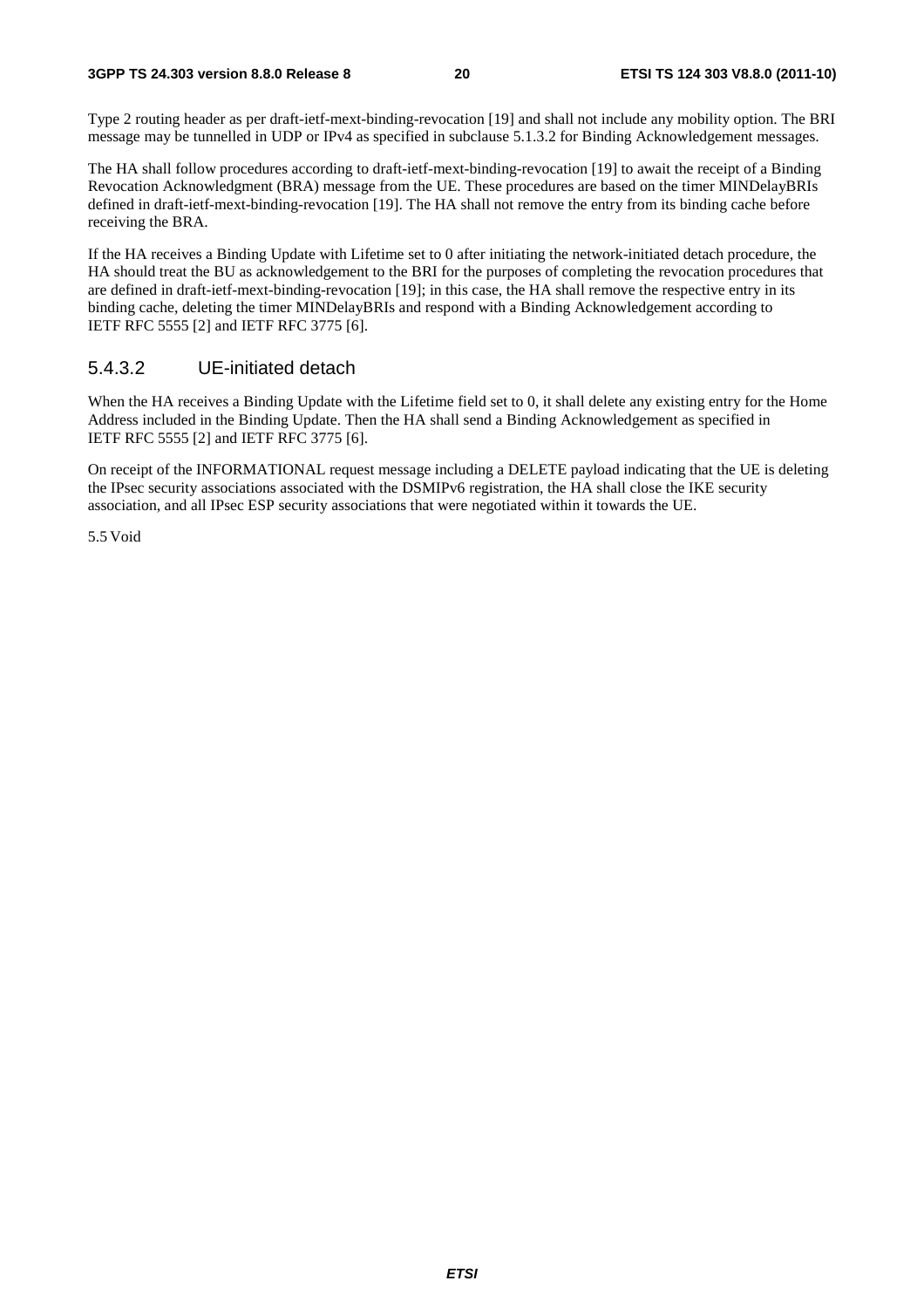## Annex A (normative): Message Details

## A.1 General

Only the message fields and the mobility options used in the DSMIPv6 procedures defined in this TS are present in this annex. Unspecified message fields and mobility options are not used by this specification.

The IP header, the home address destination option, and type 2 routing header option of the DSMIPv6 signalling messages are not included in this annex. They shall be set in the message as defined in the IETF RFC 3775 [6], IETF RFC 5555 [2] and draft-ietf-mext-binding-revocation [19].

## A.2 Initial Binding Registration

## A.2.1 Binding Update

The fields of a BU message for the DSMIPv6 Initial Binding Registration procedure are depicted in Table A.2.1-1.

The Mobility Options in a BU message for the DSMIPv6 Initial Binding Registration procedure are depicted in Table A.2.1-2.

| <b>Fields</b>                               | <b>Fields Description</b>                                                                                                                                                                 | <b>Reference</b>         |
|---------------------------------------------|-------------------------------------------------------------------------------------------------------------------------------------------------------------------------------------------|--------------------------|
| Sequence Number                             | Set to a monotonically increasing value.                                                                                                                                                  | <b>IETF RFC 3775 [6]</b> |
| Lifetime                                    | Set to the requested number of time in units of 4<br>seconds the binding shall remain valid.                                                                                              | <b>IETF RFC 3775 [6]</b> |
| Home Registration (H)                       | Set to "1" to indicate receiving node should act as this<br>node"s HA                                                                                                                     | IETF RFC 3775 [6]        |
| Link-local Address<br>Compatibility (L)     | The Link-Local Address Compatibility (L) bit is set<br>when the home address reported by the mobile node<br>has the same interface identifier as the mobile node's<br>link-local address. | IETF RFC 3775 [6]        |
| Key Management Mobility<br>Capability (K)   | Set to "1" to indicate IKEv2 SA ability to survive<br>mobility                                                                                                                            | <b>IETF RFC 3775 [6]</b> |
| Acknowledge (A)                             | Set to "1" to request an acknowledgement message.                                                                                                                                         | <b>IETF RFC 3775 [6]</b> |
| Force UDP encapsulation<br>request (F) Flag | Set to "0" to indicate no forced UDP encapsulation                                                                                                                                        | <b>IETF RFC 5555 [2]</b> |
| Mobile Router Flag (R)                      | Set to "1" to indicate home network prefix preservation IETF RFC 3963 [29]<br>for the UE.                                                                                                 |                          |

### **Table A.2.1-1: Fields of a BU message for the DSMIPv6 Initial Binding Registration procedure**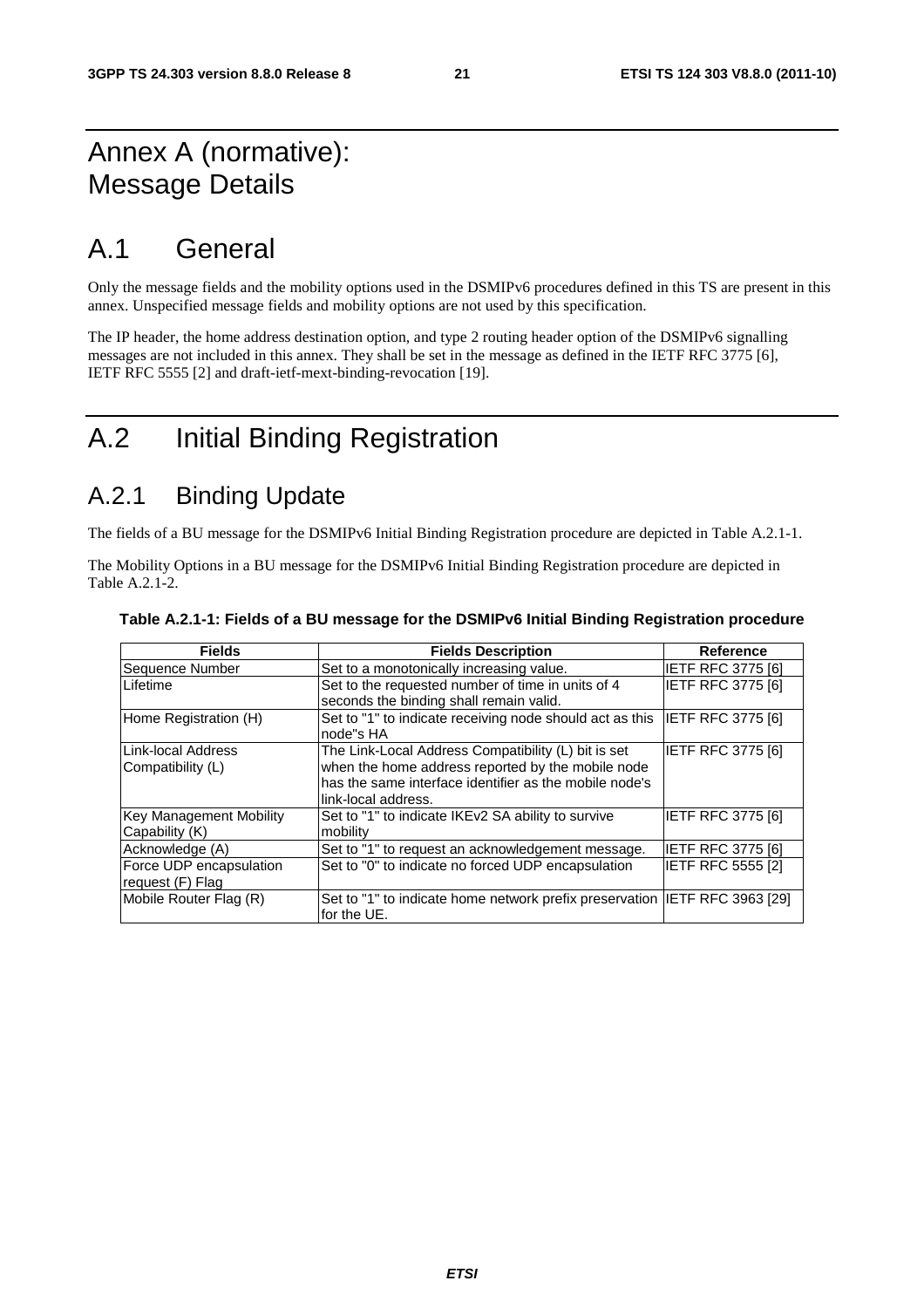| <b>Mobility Option</b>             | Cat. | <b>Mobility Option Description</b>                                                                                                                                 | <b>Reference</b>         |
|------------------------------------|------|--------------------------------------------------------------------------------------------------------------------------------------------------------------------|--------------------------|
|                                    |      |                                                                                                                                                                    |                          |
| <b>IPv4 Home Address</b><br>option | O    | Set to the value "0.0.0.0" to request allocation for the<br>UE. The "P" flag is set to '0'.<br>The Prefix Length is set to the requested prefix length<br>of '32'. | <b>IETF RFC 5555 [2]</b> |
| <b>IPv 4 Care-of Address</b>       | C    | Set to the IPv4 Care-of address when in an IPv4<br>Access Network.                                                                                                 | <b>IETF RFC 5555 [2]</b> |
| Alternate Care-of<br>Address       | С    | Used (in addition to the Source address of the IPv6<br>packet) to carry the IPv6 care-of address when in an<br>IPv6 access network.                                | <b>IETF RFC 3775 [6]</b> |

**Table A.2.1-2: Mobility Options in a BU message for the DSMIPv6 Initial Binding Registration procedure** 

## A.2.2 Binding Acknowledgement

The fields of a BA message for the DSMIPv6 Initial Binding Registration procedure are depicted in Table A.2.2-1.

The Mobility Options in a BA message for the DSMIPv6 Initial Binding Registration procedure are depicted in Table A.2.2-2.

**Table A.2.2-1: Fields of a BA message for the DSMIPv6 Initial Binding Registration procedure** 

| <b>Fields</b>                                    | <b>Fields Description</b>                                                                                                    | Reference                 |
|--------------------------------------------------|------------------------------------------------------------------------------------------------------------------------------|---------------------------|
| <b>Status</b>                                    | Set to indicate the result.                                                                                                  | <b>IETF RFC 3775 [6]</b>  |
| <b>Key Management Mobility</b><br>Capability (K) | Set as per HA ability to support the feature of updating IETF RFC 3775 [6],<br>the IKE SA based on Binding Update processing | <b>IETF RFC 5555 [2]</b>  |
| Mobile Router Flag (R)                           | Set to "1"                                                                                                                   | <b>IETF RFC 3963 [29]</b> |
| Sequence Number                                  | Set to the value received in the corresponding Binding IETF RFC 3775 [6]<br>Update.                                          |                           |
| Lifetime                                         | Set to the granted number of time units of 4 seconds<br>the binding shall remain valid.                                      | <b>IETF RFC 3775 [6]</b>  |

### **Table A.2.2-2: Mobility Options in a BA message for the DSMIPv6 Initial Binding Registration procedure**

| <b>Mobility Option</b>                          | Cat. | <b>Mobility Option Description</b>                                                                                                                                                                                                 | Reference         |
|-------------------------------------------------|------|------------------------------------------------------------------------------------------------------------------------------------------------------------------------------------------------------------------------------------|-------------------|
| <b>IPv4 Address</b><br>Acknowledgment<br>option | С    | If IPv4 Home Address option is present in the<br>corresponding BU, IPv4 Home Address is set to the<br>IPv4 Home Address allocated for the UE. The<br>supporting Status field is set accordingly. Pref-len field<br>is set to "32". | IETF RFC 5555 [2] |
| NAT Detection Option                            | C    | When present the option contains the F Flag which<br>indicates to the UE that UDP encapsulation is required.<br>Option contains an optionally Refresh Time for the UE<br>to refresh the NAT binding.                               | IETF RFC 5555 [2] |
| <b>Binding Refresh</b><br>Advice                | O    | Contains a Refresh Interval in units of 4 seconds<br>indicating the remaining time until the UE should send<br>a new home registration to the HA.                                                                                  | IETF RFC 3775 [6] |

## A.2.3 Binding Error

The fields of a BE message for the DSMIPv6 Initial Binding Registration procedure are depicted in Table A.2.3-1.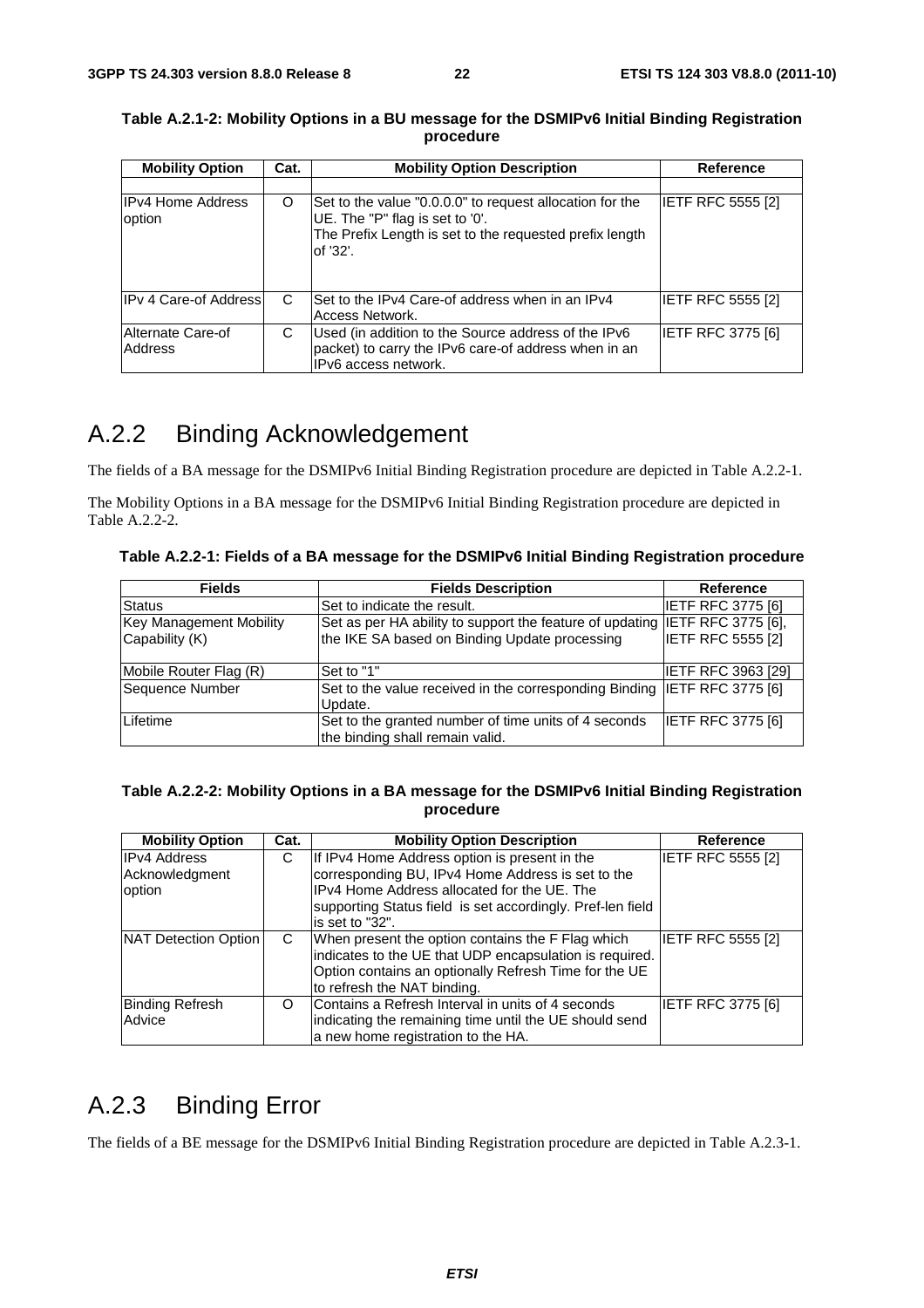| <b>Fields</b> | <b>Fields Description</b>                       | Reference                |
|---------------|-------------------------------------------------|--------------------------|
| Status        | Set to indicate the result.                     | <b>IETF RFC 3775 [6]</b> |
| Home Address  | The home address that was contained in the Home | <b>IETF RFC 3775 [6]</b> |

**Table A.2.3-1: Fields of a BE message for the DSMIPv6 Initial Binding Registration procedure** 

## A.3 Re-Registration

## A.3.1 Binding Update

The fields of a BU message for the DSMIPv6 Re-Registration procedure are depicted in Table A.3.1-1.

Address destination option

The Mobility Options in a BU message for the DSMIPv6 Re-Registration procedure are depicted in Table A.3.1-2.

| <b>Fields</b>                                    | <b>Fields Description</b>                                                                                                                                                                 | Reference                |
|--------------------------------------------------|-------------------------------------------------------------------------------------------------------------------------------------------------------------------------------------------|--------------------------|
| Sequence Number                                  | Set to a monotonically increasing value.                                                                                                                                                  | <b>IETF RFC 3775 [6]</b> |
| Lifetime                                         | Set to the requested number of time units the binding<br>shall remain valid.                                                                                                              | <b>IETF RFC 3775 [6]</b> |
| Home Registration (H)                            | Set to "1" to indicate receiving node should act as this  IETF RFC 3775 [6]<br>node"s HA                                                                                                  |                          |
| Link-local Address<br>Compatibility (L)          | The Link-Local Address Compatibility (L) bit is set<br>when the home address reported by the mobile node<br>has the same interface identifier as the mobile node's<br>link-local address. | <b>IETF RFC 3775 [6]</b> |
| <b>Key Management Mobility</b><br>Capability (K) | Set to "1" to indicate IKEv2 SA ability to survive<br>mobility                                                                                                                            | <b>IETF RFC 3775 [6]</b> |
| Acknowledge (A)                                  | Set to "1" to request an acknowledgement message.                                                                                                                                         | <b>IETF RFC 3775 [6]</b> |
| Force UDP encapsulation<br>request (F) Flag      | Set to "0" to indicate no forced UDP encapsulation                                                                                                                                        | <b>IETF RFC 5555 [2]</b> |
| Mobile Router Flag (R)                           | Set to "1" to indicate home network prefix preservation  IETF RFC 3963 [29]<br>for the UE.                                                                                                |                          |

### **Table A.3.1-2: Mobility Options in a BU message for the DSMIPv6 Re-Registration procedure**

| <b>Mobility Option</b>              | Cat. | <b>Mobility Option Description</b>                                                                                                                                                                                                                                                                                                              | Reference                |
|-------------------------------------|------|-------------------------------------------------------------------------------------------------------------------------------------------------------------------------------------------------------------------------------------------------------------------------------------------------------------------------------------------------|--------------------------|
| <b>IIPv4 Home Address</b><br>option | C    | If the UE has previously registered IPv4 home address IETF RFC 5555 [2]<br>and wants to keep it, it is included in the option. The "P"<br>flag is not set. The Prefix Length is set to the requested<br>prefix length of 32.<br>If the UE has previously registered IPv4 home address<br>and wants to release it, it is not included in the BU. |                          |
|                                     |      | If the UE has no IPv4 Home address it may set the<br>value "0.0.0.0" to request allocation for the UE. In this<br>case the "P" flag is set to "0".<br>The Prefix Length is set to the requested prefix length<br>of 32.                                                                                                                         |                          |
| <b>IPv 4 Care-of Address</b>        | C    | Set to the IPv4 Care-of address (same value as was<br>set in the Initial BU) when in an IPv4 Access Network                                                                                                                                                                                                                                     | <b>IETF RFC 5555 [2]</b> |
| Alternate Care-of<br>Address        | C    | Used (in addition to the Source address of the IPv6<br>packet) to carry the IPv6 care-of address when in an<br>IPv6 access network.                                                                                                                                                                                                             | IETF RFC 3775 [6]        |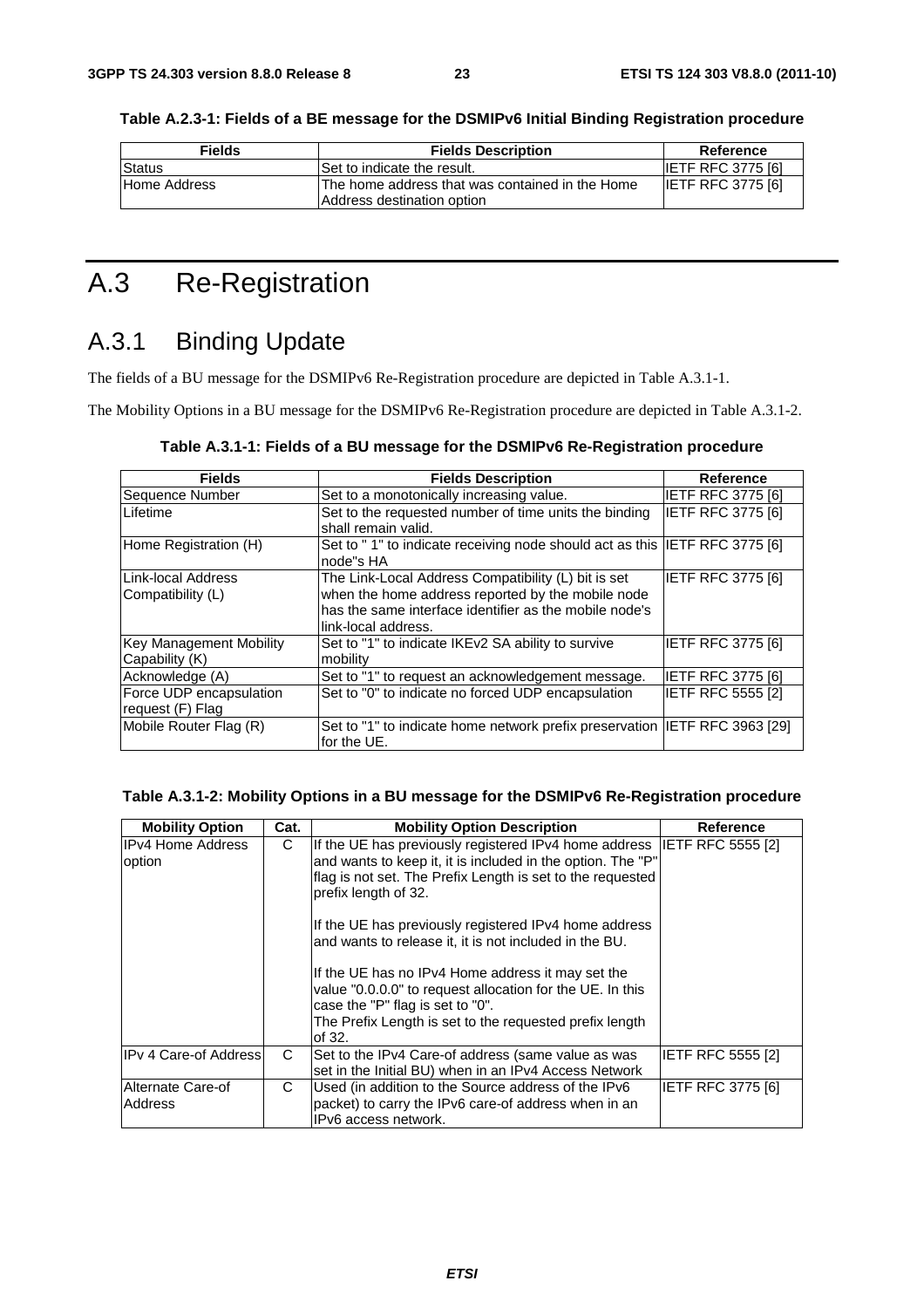## A.3.2 Binding Acknowledgement

The fields of a BA message for the DSMIPv6 Re-Registration procedure are depicted in Table A.3.2-1.

The Mobility Options in a BA message for the DSMIPv6 Re-Registration procedure are depicted in Table A.3.2-2.

**Table A.3.2-1: Fields of a BA message for the DSMIPv6 Re-Registration procedure** 

| <b>Fields</b>                                    | <b>Fields Description</b>                                                                                                                                                            | <b>Reference</b>         |
|--------------------------------------------------|--------------------------------------------------------------------------------------------------------------------------------------------------------------------------------------|--------------------------|
| <b>Status</b>                                    | Set to indicate the result.                                                                                                                                                          | <b>IETF RFC 3775 [6]</b> |
| <b>Key Management Mobility</b><br>Capability (K) | Set as per HA ability to support the feature of updating IETF RFC 3775 [6],<br>the IKE SA based on Binding Update processing                                                         | <b>IETF RFC 5555 [2]</b> |
| Mobile Router Flag (R)                           | Set to "1"                                                                                                                                                                           | IETF RFC 3963 [29]       |
| Sequence Number                                  | Set to the value received in the corresponding Binding IETF RFC 3775 [6]<br>Update or the last accepted sequence number in the<br>case of Status 135 ("Sequence Number out of window |                          |
| Lifetime                                         | Set to the granted number of time units of 4 seconds<br>the binding shall remain valid.                                                                                              | <b>IETF RFC 3775 [6]</b> |

### **Table A.3.2-2: Mobility Options in a BA message for the DSMIPv6 Re-Registration procedure**

| <b>Mobility Option</b> | Cat. | <b>Mobility Option Description</b>                      | <b>Reference</b>         |
|------------------------|------|---------------------------------------------------------|--------------------------|
| <b>IPv4 Address</b>    | С    | If IPv4 Home Address option is present in the           | IETF RFC 5555 [2]        |
| Acknowledgment         |      | corresponding BU, IPv4 Home Address is set to the       |                          |
| option                 |      | IPv4 Home Address previously allocated for the UE or    |                          |
|                        |      | to a dynamically allocated value if the UE had no       |                          |
|                        |      | previous IPv4 home address and requested one at with    |                          |
|                        |      | the BU. The supporting Status field is set accordingly. |                          |
|                        |      | Pref-len field is set to "32".                          |                          |
| NAT Detection Option   | C    | When present the option contains the F Flag which       | IETF RFC 5555 [2]        |
|                        |      | indicates to the UE that UDP encapsulation is required. |                          |
|                        |      | Option contains an optionally Refresh Time for the UE   |                          |
|                        |      | to refresh the NAT binding.                             |                          |
| <b>Binding Refresh</b> | O    | Contains a Refresh Interval in units of 4 seconds       | <b>IETF RFC 3775 [6]</b> |
| Advice                 |      | indicating the remaining time until the UE should send  |                          |
|                        |      | a new home registration to the HA.                      |                          |

## A.4 Handover

## A.4.1 Binding Update

The fields of a BU message for the DSMIPv6 Handover procedure are depicted in Table A.4.1-1.

The Mobility Options in a BU message for the DSMIPv6 Handover procedure are depicted in Table A.4.1-2.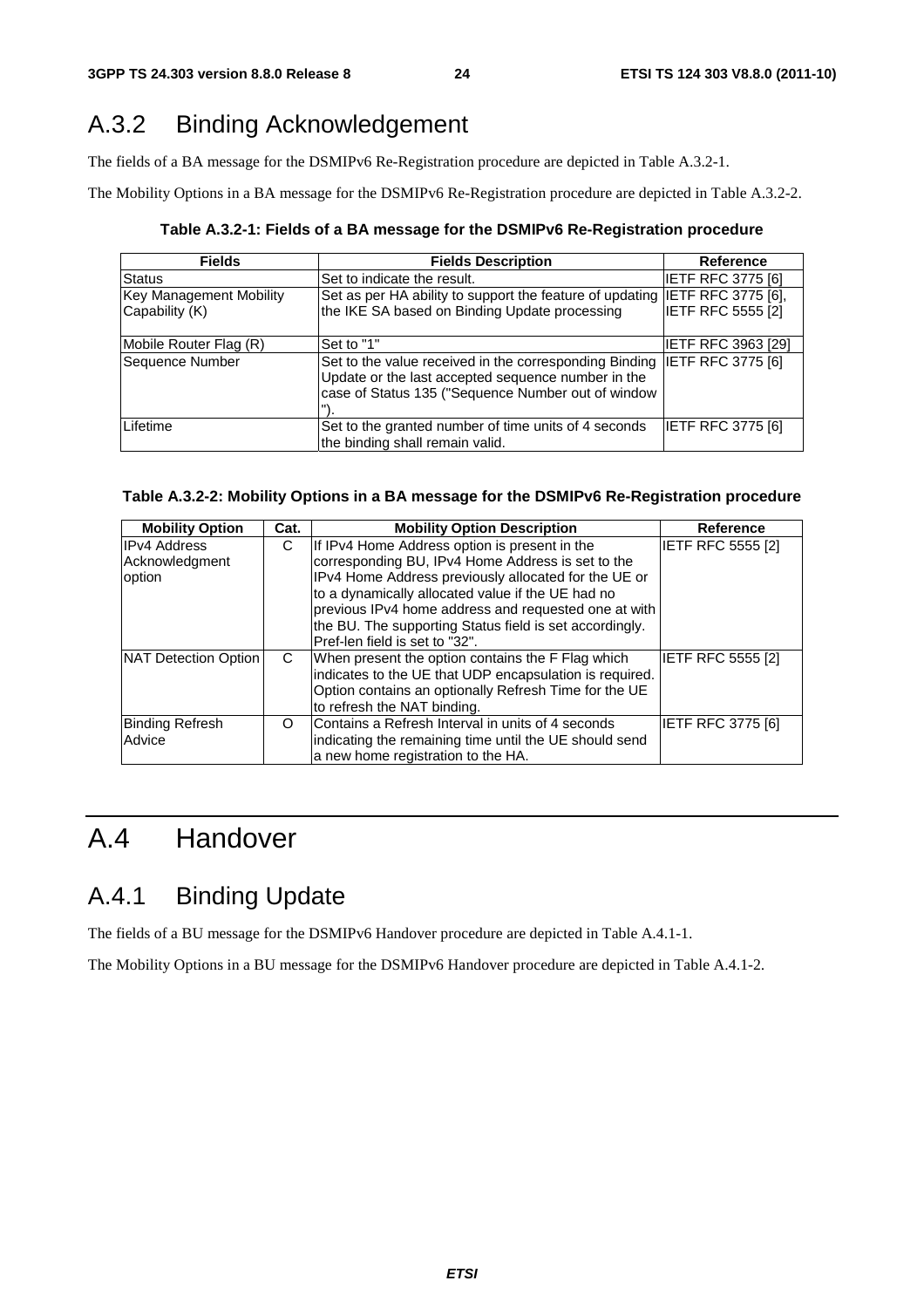| <b>Fields</b>                                    | <b>Fields Description</b>                                                                                                                                                                 | <b>Reference</b>         |
|--------------------------------------------------|-------------------------------------------------------------------------------------------------------------------------------------------------------------------------------------------|--------------------------|
| Sequence Number                                  | Set to a monotonically increasing value.                                                                                                                                                  | <b>IETF RFC 3775 [6]</b> |
| Lifetime                                         | Set to the requested number of time units the binding<br>shall remain valid.                                                                                                              | <b>IETF RFC 3775 [6]</b> |
| Home Registration (H)                            | Set to "1" to indicate receiving node should act as this<br>node"s HA                                                                                                                     | <b>IETF RFC 3775 [6]</b> |
| Link-local Address<br> Compatibility (L)         | The Link-Local Address Compatibility (L) bit is set<br>when the home address reported by the mobile node<br>has the same interface identifier as the mobile node's<br>link-local address. | <b>IETF RFC 3775 [6]</b> |
| <b>Key Management Mobility</b><br>Capability (K) | Set to "1" to indicate IKEv2 SA ability to survive<br>mobility.                                                                                                                           | IETF RFC 3775 [6]        |
| Acknowledge (A)                                  | Set to "1" to request an acknowledgement message.                                                                                                                                         | <b>IETF RFC 3775 [6]</b> |
| Force UDP encapsulation<br>request (F) Flag      | Set to "0" to indicate no forced UDP encapsulation                                                                                                                                        | <b>IETF RFC 5555 [2]</b> |
| Mobile Router Flag (R)                           | Set to "1" to indicate home network prefix preservation  IETF RFC 3963 [29]<br>for the UE.                                                                                                |                          |

**Table A.4.1-1: Fields of a BU message for the DSMIPv6 Handover procedure** 

### **Table A.4.1-2: Mobility Options in a BU message for the DSMIPv6 Handover procedure**

| <b>Mobility Option</b>             | Cat. | <b>Mobility Option Description</b>                                                                                                                                                                                                                              | Reference                |
|------------------------------------|------|-----------------------------------------------------------------------------------------------------------------------------------------------------------------------------------------------------------------------------------------------------------------|--------------------------|
| <b>IPv4 Home Address</b><br>option | C    | For dynamic allocation, set to the value "0.0.0.0" to<br>request allocation for the UE. In this case the "P" flag<br>is set to "0".<br>The Prefix Length is set to the requested prefix length<br>of "32".                                                      | IETF RFC 5555 [2]        |
|                                    |      | If the UE already has an IPv4 Home Address and<br>wants to keep on using it, the IPv4 home address is set<br>to the previously allocated value. The "P" flag is not set.<br>The Prefix Length is set to "32".<br>If the UE already has an IPv4 Home Address and |                          |
|                                    |      | wants to release it, the option is not inserted in the BU,                                                                                                                                                                                                      |                          |
| <b>IPv 4 Care-of Address</b>       | C    | Set to the IPv4 Care-of address when in an IPv4<br>Access Network.                                                                                                                                                                                              | <b>IETF RFC 5555 [2]</b> |
| Alternate Care-of<br>Address       | C    | Used (in addition to the Source address of the IPv6<br>packet) to carry the IPv6 care-of address when in an<br>IPv6 access network.                                                                                                                             | IETF RFC 3775 [6]        |

## A.4.2 Binding Acknowledgement

The fields of a BA message for the DSMIPv6 Handover procedure are depicted in Table A.4.2-1.

The Mobility Options in a BA message for the DSMIPv6 Handover procedure are depicted in Table A.4.2-2.

|  | Table A.4.2-1: Fields of a BA message for the DSMIPv6 Handover procedure |
|--|--------------------------------------------------------------------------|
|--|--------------------------------------------------------------------------|

| <b>Fields</b>                  | <b>Fields Description</b>                                                                                                                                                 | <b>Reference</b>          |
|--------------------------------|---------------------------------------------------------------------------------------------------------------------------------------------------------------------------|---------------------------|
| Status                         | Set to indicate the result.                                                                                                                                               | <b>IETF RFC 3775 [6]</b>  |
| <b>Key Management Mobility</b> | Set as per HA ability to support the feature of updating IETF RFC 3775 [6],                                                                                               |                           |
| Capability (K)                 | the IKE SA based on Binding Update processing                                                                                                                             | <b>IETF RFC 5555 [2]</b>  |
| Mobile Router Flag (R)         | Set to "1"                                                                                                                                                                | <b>IETF RFC 3963 [29]</b> |
| Sequence Number                | Set to the value received in the corresponding Binding<br>Update or the last accepted sequence number in the<br>case of Status 135 (" Sequence Number out of<br>window"). | <b>IETF RFC 3775 [6]</b>  |
| Lifetime                       | Set to the granted number of time units of 4 seconds<br>the binding shall remain valid.                                                                                   | IETF RFC 3775 [6]         |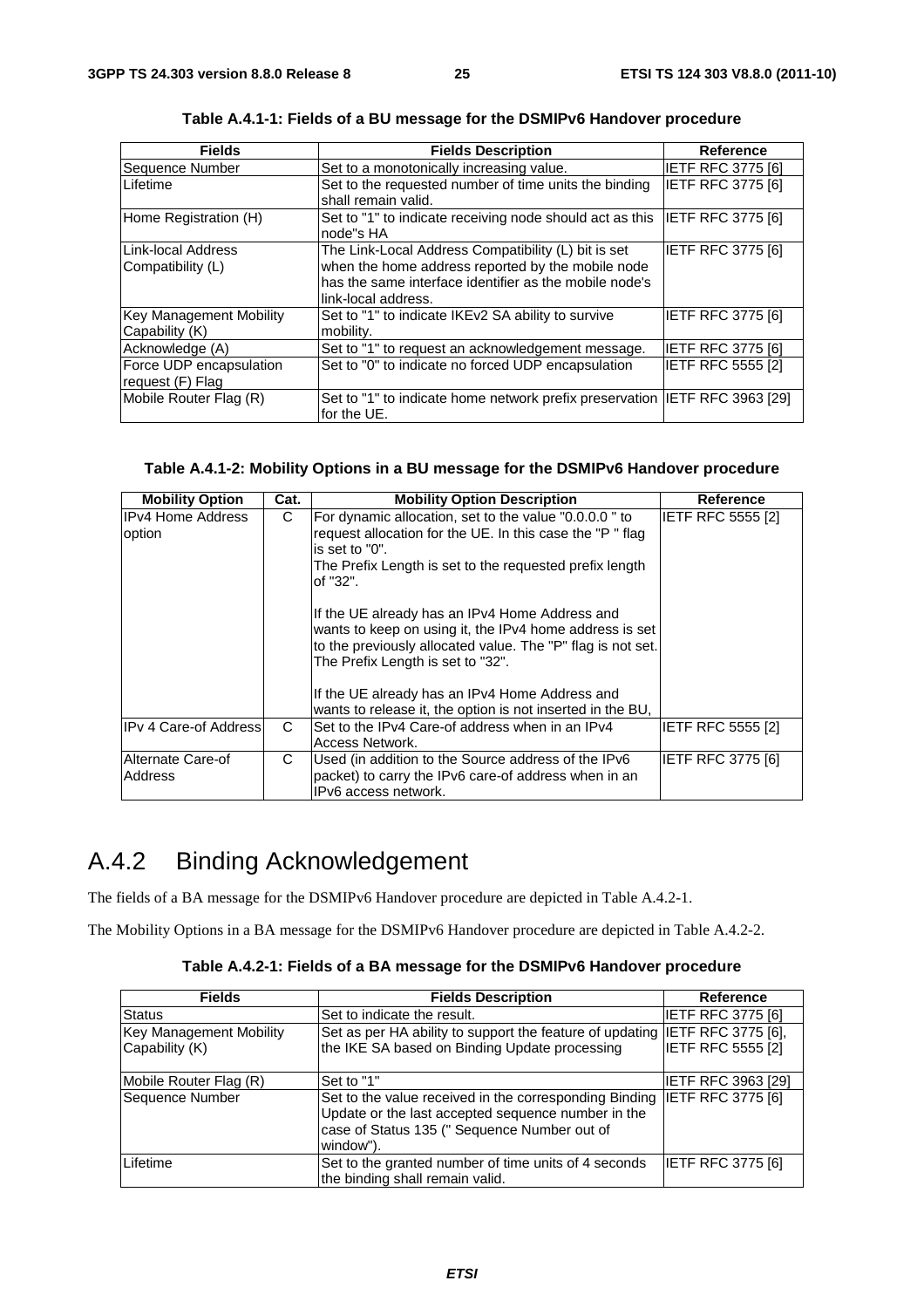| <b>Mobility Option</b>                          | Cat. | <b>Mobility Option Description</b>                                                                                                                                                                                                                                                            | <b>Reference</b>         |
|-------------------------------------------------|------|-----------------------------------------------------------------------------------------------------------------------------------------------------------------------------------------------------------------------------------------------------------------------------------------------|--------------------------|
| <b>IPv4 Address</b><br>Acknowledgment<br>option | C    | If IPv4 Home Address option is present in the<br>corresponding BU, IPv4 Home Address is set to the<br>IPv4 Home Address either newly allocated for the UE<br>or previously assigned prior to the Handover. The<br>supporting Status field is set accordingly. The Pref-len<br>is set to "32". | <b>IETF RFC 5555 [2]</b> |
| <b>NAT Detection Option</b>                     | C    | When present the option contains the F Flag which<br>indicates to the UE that UDP encapsulation is required.<br>Option contains an optionally Refresh Time for the UE<br>to refresh the NAT binding.                                                                                          | <b>IETF RFC 5555 [2]</b> |
| <b>Binding Refresh</b><br>Advice                | O    | Contains a Refresh Interval in units of four seconds<br>indicating the remaining time until the UE should send<br>a new home registration to the HA.                                                                                                                                          | <b>IETF RFC 3775 [6]</b> |

**Table A.4.2-2: Mobility Options in a BA message for the DSMIPv6 Handover procedure** 

## A.5 UE-initiated Detach

## A.5.1 Binding Update

The fields of a BU message for the DSMIPv6 UE-Initiated Detach are depicted in Table A.5.1-1.

The Mobility Options in a BU message for the DSMIPv6 UE-Initiated Detach are depicted in Table A.5.1-2.

| <b>Fields</b>                                    | <b>Fields Description</b>                                                                                                                                                                 | Reference                |
|--------------------------------------------------|-------------------------------------------------------------------------------------------------------------------------------------------------------------------------------------------|--------------------------|
| Sequence Number                                  | Set to a monotonically increasing value.                                                                                                                                                  | IETF RFC 3775 [6]        |
| Lifetime                                         | Set to a value of "0" indicating that the Binding Cache<br>entry for the UE is to be deleted.                                                                                             | IETF RFC 3775 [6]        |
| Home Registration (H)                            | Set to "1" to indicate receiving node should act as this<br>node"s HA                                                                                                                     | <b>IETF RFC 3775 [6]</b> |
| ILink-local Address<br>Compatibility (L)         | The Link-Local Address Compatibility (L) bit is set<br>when the home address reported by the mobile node<br>has the same interface identifier as the mobile node's<br>link-local address. | <b>IETF RFC 3775 [6]</b> |
| <b>Key Management Mobility</b><br>Capability (K) | Set to "1" to indicate IKEv2 SA ability to survive<br>mobility                                                                                                                            | <b>IETF RFC 3775 [6]</b> |
| Acknowledge (A)                                  | Set to "1" to request an acknowledgement message.                                                                                                                                         | <b>IETF RFC 3775 [6]</b> |
| Force UDP encapsulation<br>request (F) Flag      | Set to "0" to indicate no forced UDP encapsulation                                                                                                                                        | <b>IETF RFC 5555 [2]</b> |

**Table A.5.1-1: Fields of a BU message for the DSMIPv6 UE-Initiated Detach procedure** 

| Table A.5.1-2: Mobility Options in a BU message for the DSMIPv6 UE-Initiated Detach procedure |  |  |  |  |  |
|-----------------------------------------------------------------------------------------------|--|--|--|--|--|
|-----------------------------------------------------------------------------------------------|--|--|--|--|--|

| <b>Mobility Option</b>       | Cat. | <b>Mobility Option Description</b>                   | Reference                |
|------------------------------|------|------------------------------------------------------|--------------------------|
| <b>IPv4 Home Address</b>     | O    | Set to the UE"s previously registered value. The "P" | <b>IETF RFC 5555 [2]</b> |
| option                       |      | flag is set to zero. The Prefix Length is set to 32. |                          |
| <b>IPv 4 Care-of Address</b> | C    | Set to the IPv4 Care-of address when in an IPv4      | <b>IETF RFC 5555 [2]</b> |
|                              |      | Access Network.                                      |                          |
| Alternate Care-of            |      | Used (in addition to the Source address of the IPv6  | <b>IETF RFC 3775 [6]</b> |
| Address                      |      | packet) to carry the IPv6 care-of address when in an |                          |
|                              |      | IPv6 access network.                                 |                          |

## A.5.2 Binding Acknowledgement

The fields of a BA message for the DSMIPv6 Initial Binding Registration procedure are depicted in Table A.5.2-1.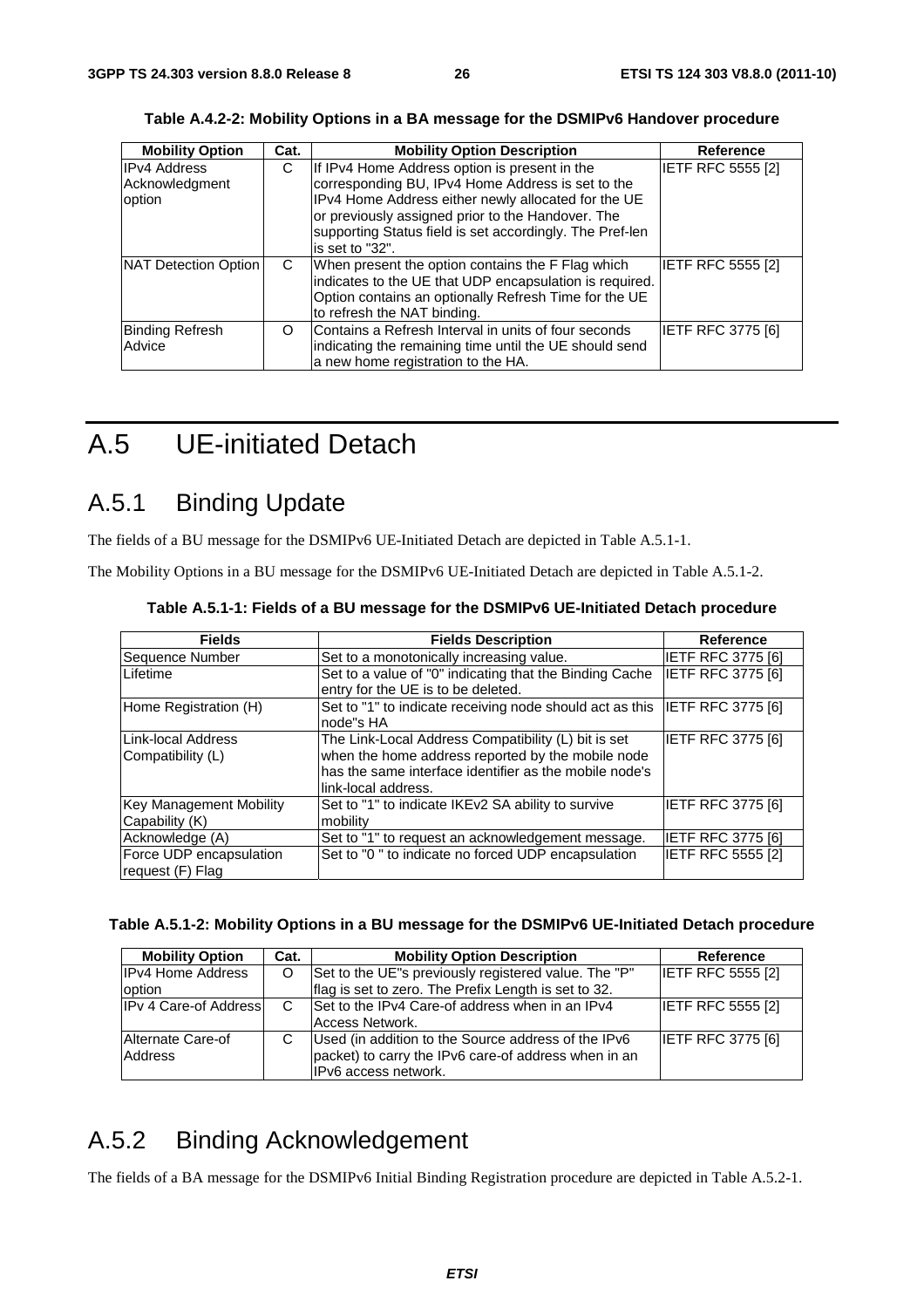The Mobility Options in a BA message for the DSMIPv6 Initial Binding Registration procedure are depicted in Table A.5.2-2.

| <b>Fields</b>                                    | <b>Fields Description</b>                                                                                                                                                                   | <b>Reference</b>         |
|--------------------------------------------------|---------------------------------------------------------------------------------------------------------------------------------------------------------------------------------------------|--------------------------|
| Status                                           | Set to indicate the result.                                                                                                                                                                 | <b>IETF RFC 3775 [6]</b> |
| <b>Key Management Mobility</b><br>Capability (K) | Set as per HA ability to support the feature of updating IETF RFC 3775 [6],<br>the IKE SA based on Binding Update processing                                                                | <b>IETF RFC 5555 [2]</b> |
| Sequence Number                                  | Set to the value received in the corresponding Binding  IETF RFC 3775 [6]<br>Update or the last accepted sequence number in the<br>case of Status 135 ("Sequence Number out of<br>window"). |                          |
| Lifetime                                         | Set to "0".                                                                                                                                                                                 | IETF RFC 3775 [6]        |

**Table A.5.2-1: Fields of a BA message for the DSMIPv6 UE-Initiated Detach procedure** 

### **Table A.5.2-2: Mobility Options in a BA message for the DSMIPv6 UE-Initiated Detach procedure**

| <b>Mobility Option</b>   | Cat. | <b>Mobility Option Description</b>                                                                                 | Reference                |
|--------------------------|------|--------------------------------------------------------------------------------------------------------------------|--------------------------|
| <b>IPv4Address</b>       |      | If present in the BU the IPv4 Home Address is set to                                                               | <b>IETF RFC 5555 [2]</b> |
| Acknowledgment<br>option |      | the IPv4 Home Address that is now de-registered. The<br>pref-len is set to "32" and the supporting Status field is |                          |
|                          |      | set accordingly.                                                                                                   |                          |

## A.6 Network-initiated detach

## A.6.1 Binding Revocation Indication Message

The fields of a Binding Revocation Indication message for the Network-Initiated Detach are depicted in table A.6.1-1.

|  |  | Table A.6.1-1: Fields of a BRI message for the Network-Initiated Detach procedure |
|--|--|-----------------------------------------------------------------------------------|
|  |  |                                                                                   |

| <b>Fields</b>             | <b>Fields Description</b>                              | <b>Reference</b> |
|---------------------------|--------------------------------------------------------|------------------|
| B.R. Type                 | Set to "1" to indicate B.R.I.                          | draft-ietf-mext- |
|                           |                                                        | binding-         |
|                           |                                                        | revocation [19]  |
| Sequence Number           | Set to a monotonically increasing value and is used to | draft-ietf-mext- |
|                           | match with the returned Binding Revocation             | binding-         |
|                           | Acknowledge                                            | revocation [19]  |
| <b>Revocation Trigger</b> | Set to "1"                                             | draft-ietf-mext- |
|                           |                                                        | binding-         |
|                           |                                                        | revocation [19]  |
| Proxy Binding (P)         | Set to "0"                                             | draft-ietf-mext- |
|                           |                                                        | binding-         |
|                           |                                                        | revocation [19]  |
| Global (G)                | Set to "0"                                             | draft-ietf-mext- |
|                           |                                                        | binding-         |
|                           |                                                        | revocation [19]  |
| IPv4 HoA Binding Only (V) | Set to "0"                                             | draft-ietf-mext- |
|                           |                                                        | binding-         |
|                           |                                                        | revocation [19]  |

## A.6.2 Binding Revocation Acknowledgement

The fields of a BRA message for the Network-Initiated Detach procedure are depicted in Table A.6.2-1.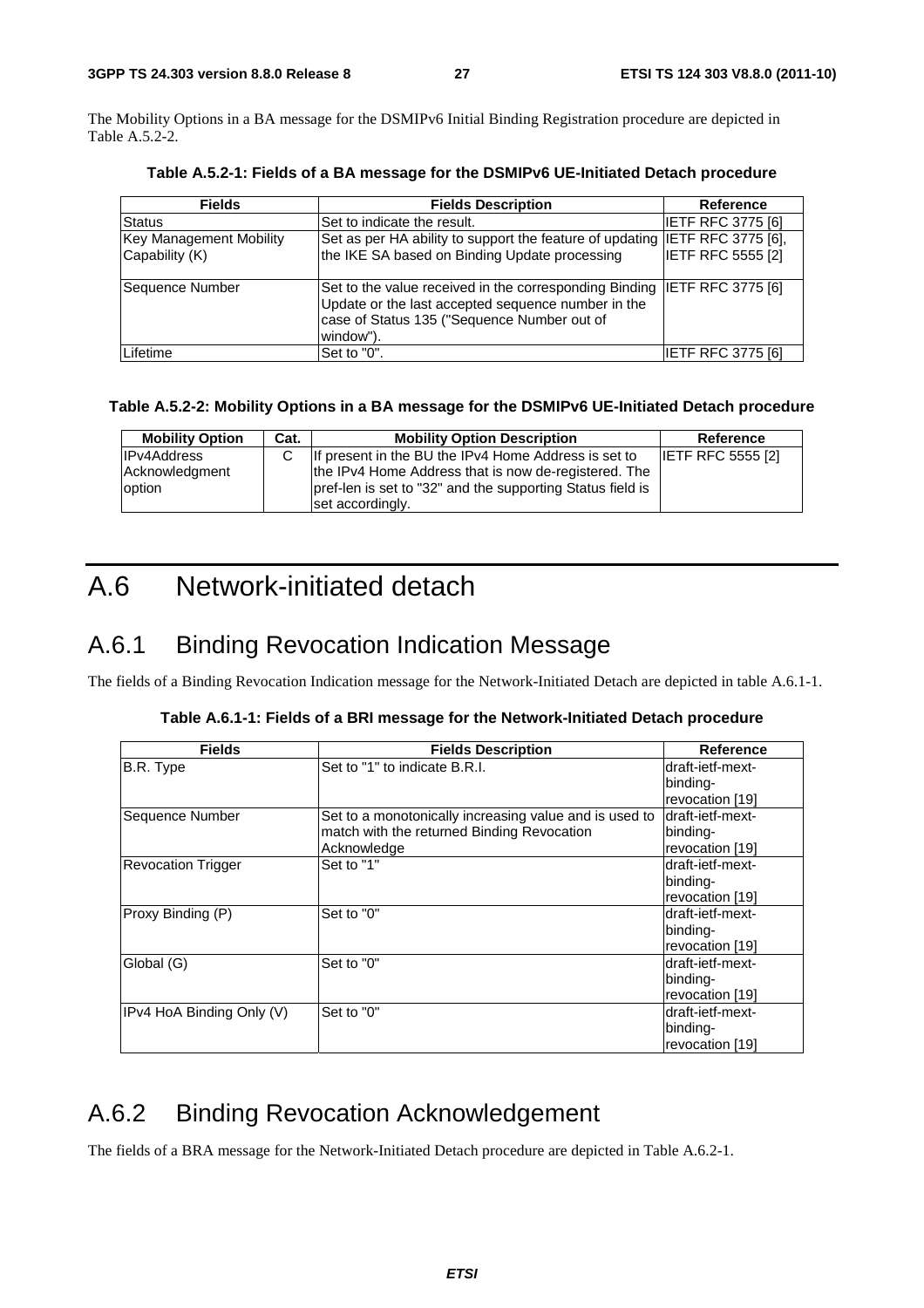| <b>Fields</b>               | <b>Fields Description</b>                           | <b>Reference</b> |
|-----------------------------|-----------------------------------------------------|------------------|
| B.R. Type                   | Set to "2" to indicate B.R.A.                       | Draft-ietf-mext- |
|                             |                                                     | binding-         |
|                             |                                                     | revocation [19]  |
| Sequence Number             | Set to the value received in the corresponding BRI. | draft-ietf-mext- |
|                             |                                                     | binding-         |
|                             |                                                     | revocation [19]  |
| <b>Status</b>               | Indicates the result of the BRI.                    | draft-ietf-mext- |
|                             |                                                     | binding-         |
|                             |                                                     | revocation [19]  |
| Proxy Registration Flag (P) | Set to "0" to indicate that the Binding Revocation  | draft-ietf-mext- |
|                             | Acknowledgment is NOT for a proxy MIPv6 binding     | binding-         |
|                             | entry.                                              | revocation [19]  |
| Global (G)                  | Set to "0"; the same value as for the BRI.          | draft-ietf-mext- |
|                             |                                                     | binding-         |
|                             |                                                     | revocation [19]  |
| IPv4 HoA Binding Only (V)   | Set to "0"                                          | draft-ietf-mext- |
|                             |                                                     | binding-         |
|                             |                                                     | revocation [19]  |

**Table A.6.2-1: Fields of a BRA message for the Network-Initiated Detach procedure** 

## A.7 Void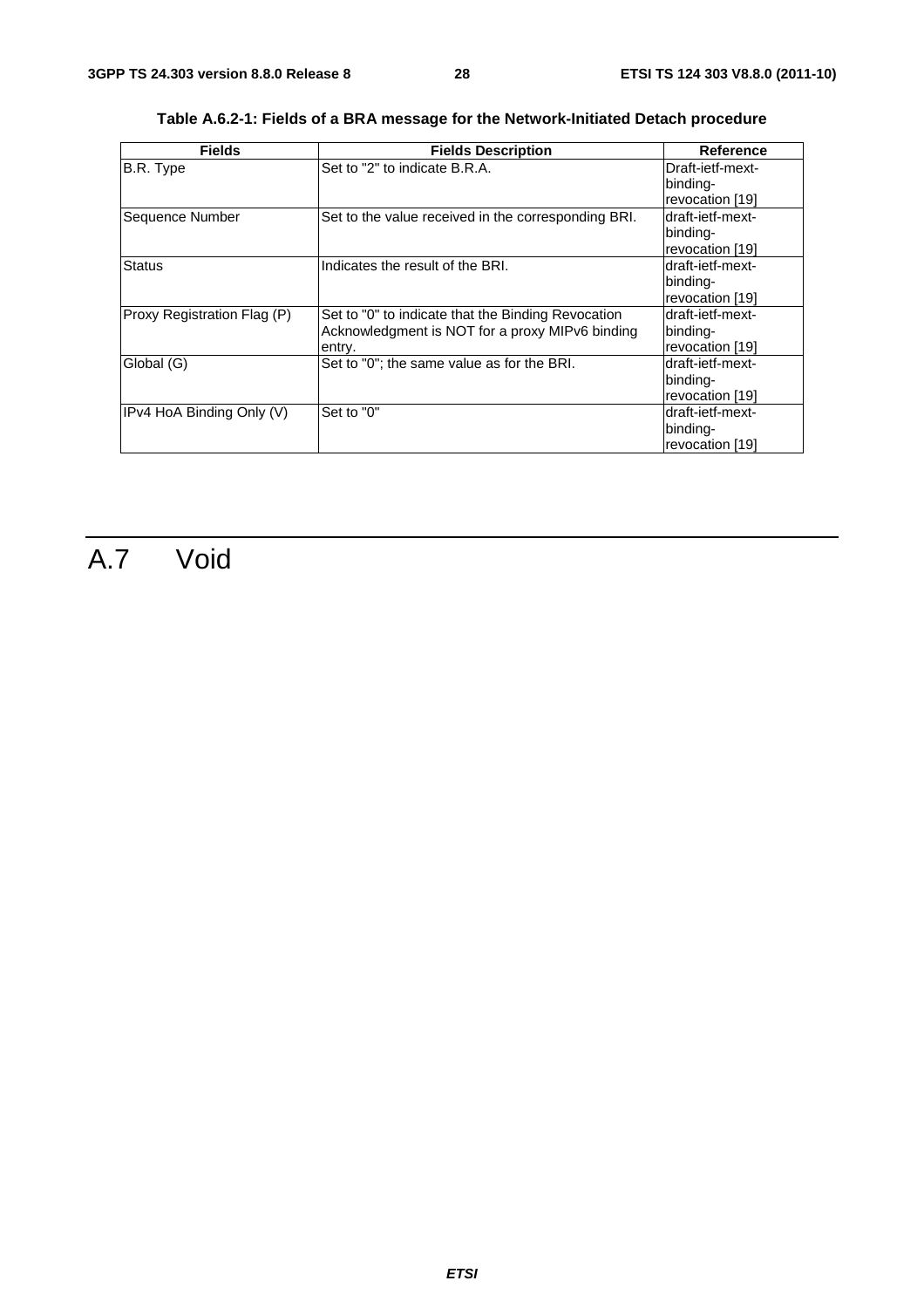## Annex B (normative): Extensions specific to the present document

## B.1 PDN Identifier notify payload

The format of the PDN Identifier notify payload is shown in figure B-1-1.

The PDN Identifier notify payload type is 40960. The length of the PDN Identifier notify payload is 21 octets. The IPv6 Home Network Prefix contains the IPv6 prefix of a PDN connection. The Prefix Length field indicates the length of the prefix contained in IPv6 Home Network Prefix field.

The other fields are defined by IETF RFC 4306 [28].



### **Figure B.1-1: PDN Identifier notify payload format**

NOTE: As the notify payload notifies information relating an IKE\_SA, SPI Size field is set to 0 and there is no Security Parameter Index field.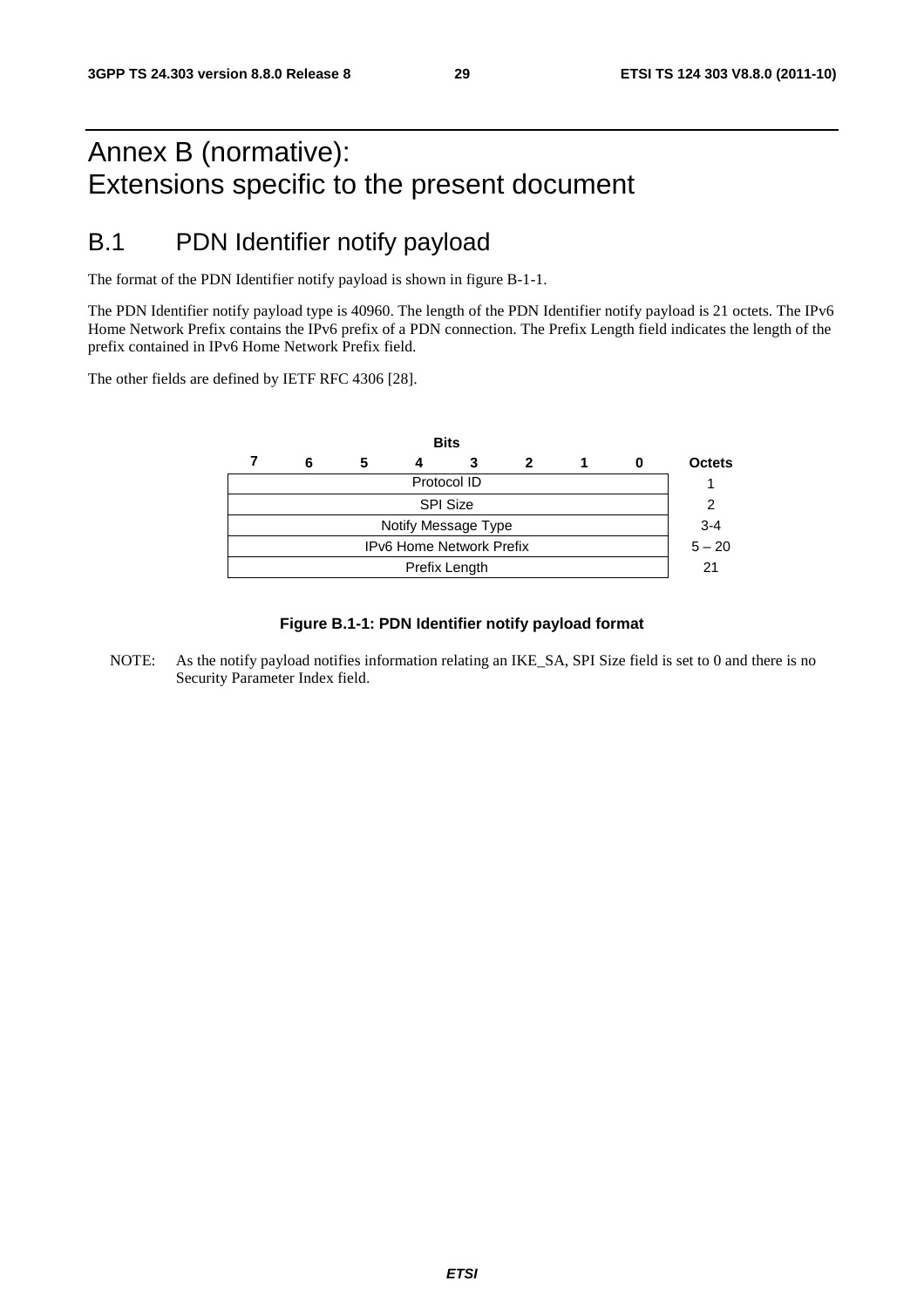## Annex C (informative): Change history

| <b>Date</b> | TSG #            | TSG Doc. CR     |          | Rev | Subject/Comment                                                                                                                                                                                                         | Old   | <b>New</b> |
|-------------|------------------|-----------------|----------|-----|-------------------------------------------------------------------------------------------------------------------------------------------------------------------------------------------------------------------------|-------|------------|
| 01-2008     |                  |                 |          |     | Version 0.0.0 Editor's internal draft                                                                                                                                                                                   |       | 0.0.0      |
| 02-2008     | CT1 #51          |                 |          |     | Includes the following contributions agreed in CT1 #51:<br>C1-080436, C1-080437                                                                                                                                         | 0.0.0 | 0.1.0      |
| 02-2008     | CT1 #51bis       |                 |          |     | Includes the following contributions agreed in CT1<br>#51bis:                                                                                                                                                           | 0.1.0 | 0.2.0      |
|             |                  |                 |          |     | C1-080770, C1-080776, C1-080791.                                                                                                                                                                                        |       |            |
| 02-2008     | Email-<br>review |                 |          |     | Editorial/style corrections in the clean version                                                                                                                                                                        | 0.2.0 | 0.2.1      |
| 04-2008     | CT1 #52          |                 |          |     | Includes the following contributions agreed in CT1 #52:<br>C1-080954, C1-080959, C1-080960, C1-081213, C1-<br>081232, C1-081398, C1-081399, C1-081400, C1-<br>081401, C1-081402, C1-081419                              | 0.2.1 | 0.3.0      |
| 04-2008     | Email-<br>review |                 |          |     | Editorial/style corrections in the clean version                                                                                                                                                                        | 0.3.0 | 0.3.1      |
| 05-2008     | CT1 #53          |                 |          |     | Includes the following contributions agreed in CT1 #53:<br>C1-081590, C1-081594, C1-081693, C1-082079, C1-<br>082080, C1-082082, C1-082083, C1-082084, C1-<br>082063                                                    | 0.3.1 | 0.4.0      |
| 05-2008     | Email-<br>review |                 |          |     | Editorial clean-up                                                                                                                                                                                                      | 0.4.0 | 0.4.1      |
| 05-2008     |                  |                 |          |     | Version 1.0.0 to be presented to CT-40 created by MCC                                                                                                                                                                   | 0.4.1 | 1.0.0      |
| 07-2008     | CT1 #54          |                 |          |     | Includes the following contributions agreed in CT1 #54:<br>C1-082122, C1-082364, C1-082368, C1-082693, C1-<br>082694, C1-082698, C1-082699, C1-082700 and C1-<br>082808                                                 | 1.0.0 | 1.1.0      |
| 08-2008     | CT1 #55          |                 |          |     | Includes the following contributions agreed in CT1 #55:<br>C1-082827, C1-082828, C1-082989, C1-083003, C1-<br>083004, C1-083486, C1-083488, C1-083524 and C1-<br>083601                                                 | 1.1.0 | 1.2.0      |
| 10-2008     | CT1 #55bis       |                 |          |     | Includes the following contributions agreed in CT1<br>#55bis: C1-083858, C1-083861, C1-084384, C1-<br>084454, C1-084455, C1-084457, C1-084458, C1-<br>084460, C1-084461, C1-084553, C1-084563, C1-<br>084564, C1-084565 | 1.2.0 | 1.3.0      |
| 11-2008     | CT1 #56          |                 |          |     | Includes the following contributions agreed in CT1 #56:<br>C1-084692, C1-084693, C1-085379, C1-085517                                                                                                                   | 1.3.0 | 1.4.0      |
| 11-2008     | E-mail<br>review |                 |          |     | Editorial clean-up                                                                                                                                                                                                      | 1.4.0 | 1.4.1      |
| 11-2008     | E-mail<br>review |                 |          |     | Editorial clean-up                                                                                                                                                                                                      | 1.4.1 | 1.4.2      |
| 11-2008     | E-mail<br>review |                 |          |     | Editorial clean-up                                                                                                                                                                                                      | 1.4.2 | 1.4.3      |
| 11-2008     |                  |                 |          |     | Version 2.0.0 created for presentation to CT#42 for<br>approval                                                                                                                                                         | 1.4.3 | 2.0.0      |
| 12-2008     |                  |                 |          |     | Version 8.0.0 created after approval in CT#42                                                                                                                                                                           | 2.0.0 | 8.0.0      |
| 03-2009     | CT-43            | CP-<br>090126   | 00011    |     | <b>Binding Update Optimization</b>                                                                                                                                                                                      | 0.0.8 | 8.1.0      |
| 03-2009     | CT-43            | CP-<br>090126   | 0003     |     | <b>BRI</b> error correction                                                                                                                                                                                             | 8.0.0 | 8.1.0      |
| 03-2009     | CT-43            | CP-<br>090129   | 0005 1   |     | Missing HA Initiated Multiple PDN Detach                                                                                                                                                                                | 8.0.0 | 8.1.0      |
| 03-2009     | CT-43            | CP-<br>090129   | 0007     |     | IPv4 HoA release                                                                                                                                                                                                        | 8.0.0 | 8.1.0      |
| 03-2009     | $CT-43$          | $CP-$<br>090125 | $0008$ 1 |     | Align with latest version of internet draft                                                                                                                                                                             | 8.0.0 | 8.1.0      |
| 03-2009     | CT-43            |                 |          |     | Editorial cleanup by MCC                                                                                                                                                                                                | 8.0.0 | 8.1.0      |
| 06-2009     | CT-44            | CP-<br>090413   | 0004 3   |     | Discovery of the Home Agent address                                                                                                                                                                                     | 8.1.0 | 8.2.0      |
| 06-2009     | $CT-44$          | CP-<br>090413   | 0011 1   |     | HA discovery via DHCPv6                                                                                                                                                                                                 | 8.1.0 | 8.2.0      |
| 06-2009     | CT-44            | $CP-$<br>090413 | 0012     |     | Nemo Binding Acknowledgement Status value<br>clarification                                                                                                                                                              | 8.1.0 | 8.2.0      |
| 06-2009     | $CT-44$          | CP-<br>090413   | 0013     |     | Alternate Care-of Address correction                                                                                                                                                                                    | 8.1.0 | 8.2.0      |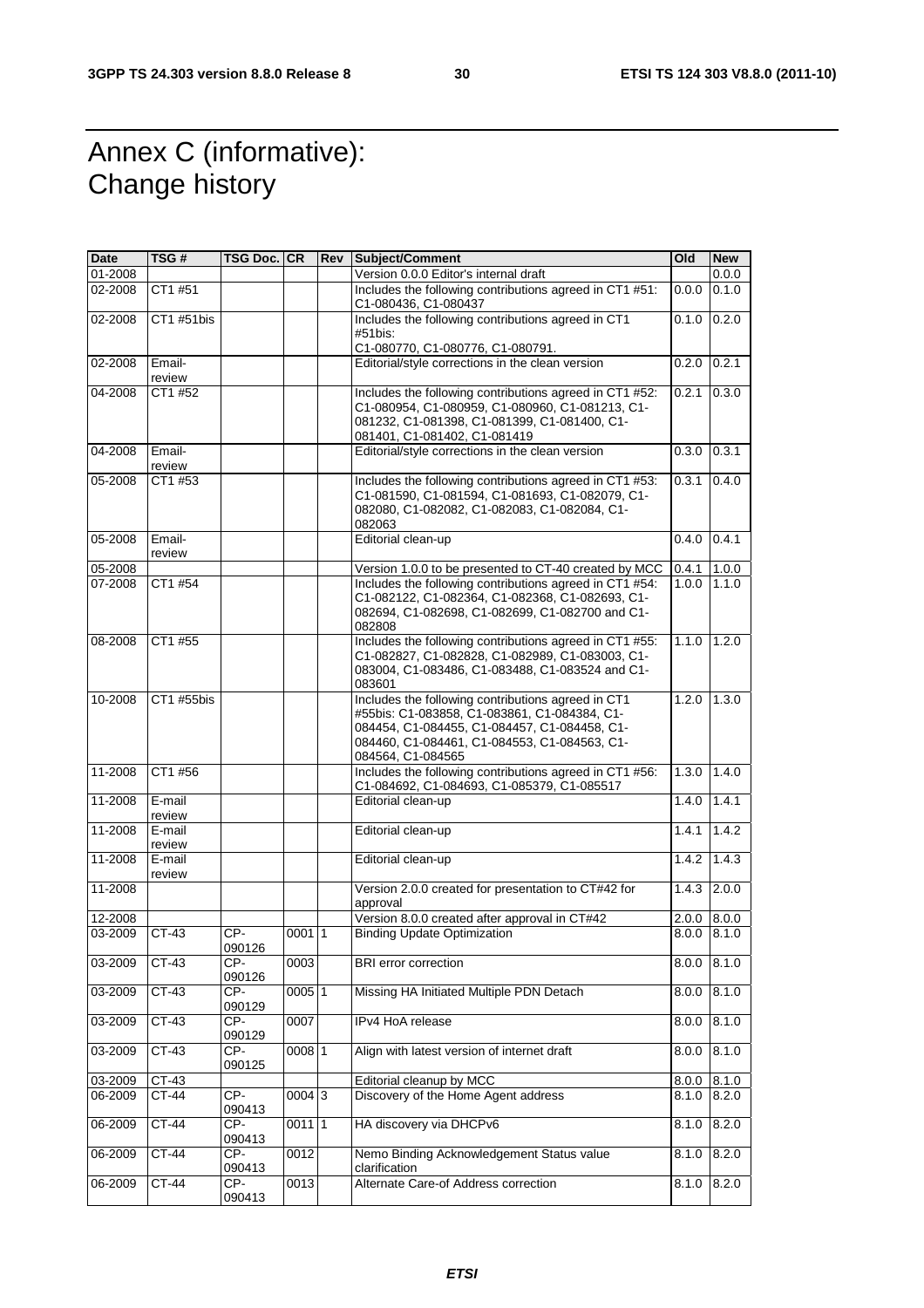| <b>Date</b> | TSG#         | <b>TSG Doc.</b> | CR                  | Rev | <b>Subject/Comment</b>                                                | Old   | <b>New</b> |
|-------------|--------------|-----------------|---------------------|-----|-----------------------------------------------------------------------|-------|------------|
| 06-2009     | <b>CT-44</b> | CP-<br>090413   | 0014                |     | TLV Header Format flag references                                     | 8.1.0 | 8.2.0      |
| 06-2009     | <b>CT-44</b> | CP-<br>090413   | 0016                |     | Update to the Binding Revocation Indication Message                   |       | 8.2.0      |
| 06-2009     | $CT-44$      | $CP-$<br>090413 | 0017                |     | Clarification of routing header usage                                 | 8.1.0 | 8.2.0      |
| 06-2009     | $CT-44$      | $CP-$<br>090324 | 00183               |     | HA reallocation procedure and Home Address request                    | 8.1.0 | 8.2.0      |
| 09-2009     | <b>CT-45</b> | CP-<br>090655   | 0019                |     | DNS lookup at HA discovery based on DHCPv6                            | 8.2.0 | 8.3.0      |
| 09-2009     | CT-45        | CP-<br>090655   | $0021$  1           |     | Clarification of IPv4 Home Address request                            | 8.2.0 | 8.3.0      |
| 09-2009     | $CT-45$      | $CP-$<br>090655 | 002311              |     | Update of TS after DS-MIPv6 RFC availability                          | 8.2.0 | 8.3.0      |
| 09-2009     | $CT-45$      | $CP-$<br>090655 | $0024$ 1            |     | Remove the static HNP configured in LTE capable UE                    | 8.2.0 | 8.3.0      |
| 09-2009     | $CT-45$      | CP-<br>090655   | 0025                |     | IPv4 address acknowledgement option type                              | 8.2.0 | 8.3.0      |
| 09-2009     | $CT-45$      | $CP-$<br>090655 | 0027                |     | Deletion of SA to the initial HA during HA reallocation<br>procedure  | 8.2.0 | 8.3.0      |
| 12-2009     | $CT-46$      | CP-<br>090901   | 0028                |     | RFC5555 missing reference                                             | 8.3.0 | 8.4.0      |
| 12-2009     | $CT-46$      | $CP-$<br>090901 | 0030                |     | A bit in BRI message                                                  | 8.3.0 | 8.4.0      |
| 12-2009     | $CT-46$      | $CP-$<br>090901 | 00311               |     | UE procedures at BRI reception                                        | 8.3.0 | 8.4.0      |
| 03-2010     | <b>CT-47</b> | CP-<br>100107   | $0034$ 1            |     | Multiple PDN connections                                              | 8.4.0 | 8.5.0      |
| 03-2010     | $CT-47$      | $CP-$<br>100107 | $0036$ 1            |     | <b>PDN</b> connections                                                | 8.4.0 | 8.5.0      |
| 03-2010     | $CT-47$      | CP-<br>100107   | 0038                |     | Reference to redirect RFC                                             | 8.4.0 | 8.5.0      |
| 06-2010     | <b>CT-48</b> | CP-<br>100339   | 0041                |     | Reference Updates                                                     | 8.5.0 | 8.6.0      |
| 06-2010     | $CT-48$      | $CP-$<br>100339 | $0043$ <sub>2</sub> |     | Usage of PDN prefix information with multiple PDNs to<br>the same APN | 8.5.0 | 8.6.0      |
| 09-2010     | CT-49        | CP-<br>100485   | $0047$ 3            |     | Usage of PDN Identifier notify payload<br>8.6.0                       |       | 8.7.0      |
| 09-2011     | $CT-53$      | $CP-$<br>110660 | $0113$  2           |     | Correction of Home Agent discovery via DHCPv6                         | 8.7.0 | 8.8.0      |